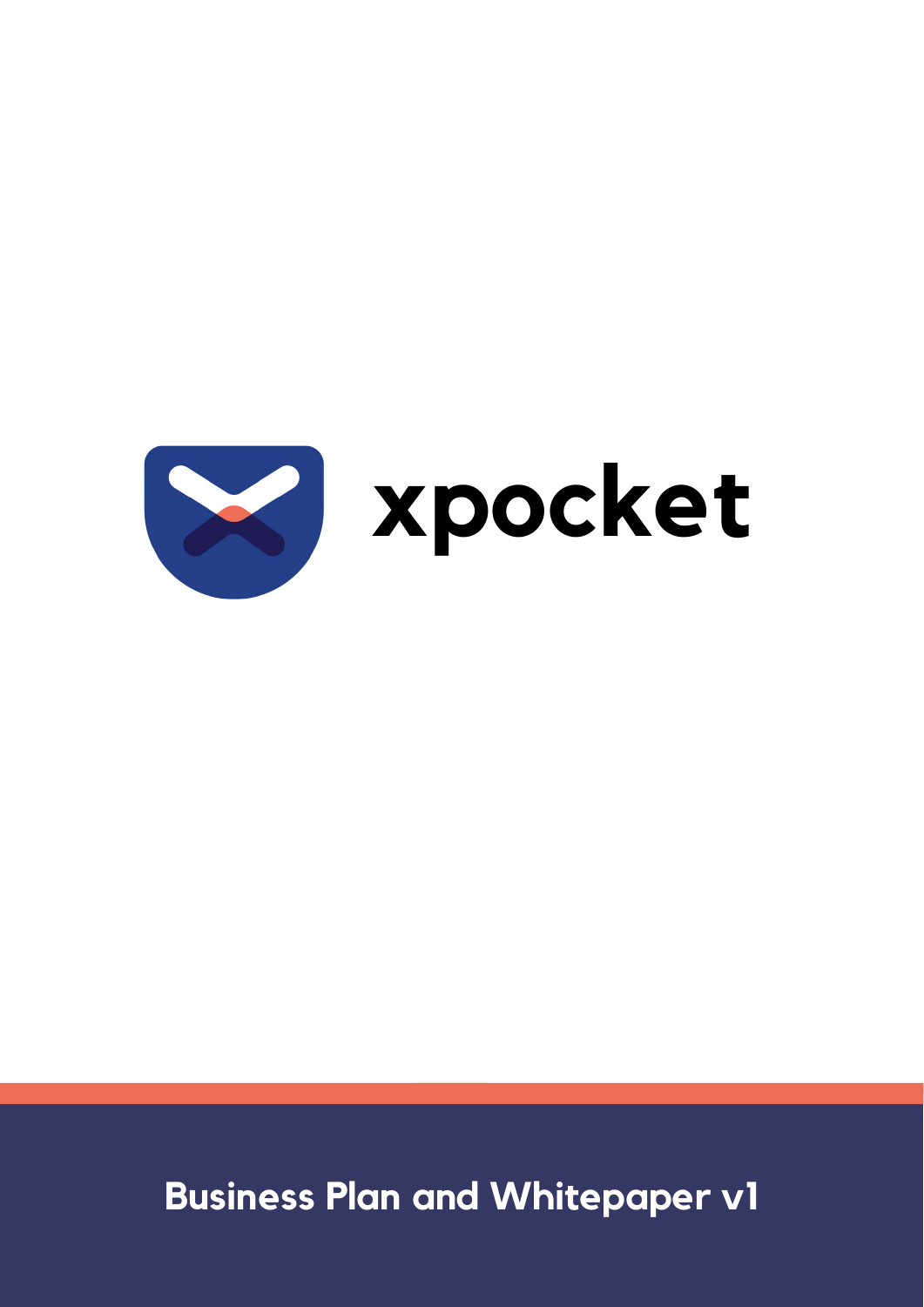### **CONTENTS**

| <b>Executive Summary</b>                            | 02, 03     |
|-----------------------------------------------------|------------|
| <b>Introduction &amp; Problem, Solution</b>         | 04         |
| <b>Problem</b>                                      | 05         |
| <b>Solution</b>                                     | 06         |
| <b>XPocket project, Features</b>                    | 07         |
| <b>Decentralized Cryptocurrency Wallet</b>          | 08         |
| <b>Centralized vs Decentralized Exchanges</b>       | 09, 10     |
|                                                     | , 11, 12   |
| <b>PocketSwap</b>                                   | 13         |
| <b>Pocket Swap vs CEXs &amp; DEXs</b>               | 14         |
| <b>Smart Contracts Audit</b>                        | 14         |
| <b>Liquidity Providers (Yield Farmers)</b>          | 15, 16, 17 |
| <b>Non-Fungible Tokens (NFTs)</b>                   | 18         |
| <b>XPocket Mobile Games</b>                         | 18         |
| <b>Buy Cryptocurrency with Credit or Debit Card</b> | 19         |
| <b>Staking</b>                                      | 19         |
| What makes us stand out?                            | 19         |
| <b>Business Model</b>                               | 20         |
| <b>Revenue Sharing &amp; Distribution</b>           | 20         |
| <b>XPocket Token</b>                                | 21         |
| <b>Pocket Token Distribution</b>                    | 21, 22     |
| <b>POCKET Token Usecases</b>                        | 23         |
| <b>Fundraising Information</b>                      | 24, 25     |
| Roadmap                                             | 26         |
| The team                                            | 27         |
| <b>Disclaimer</b>                                   | 28         |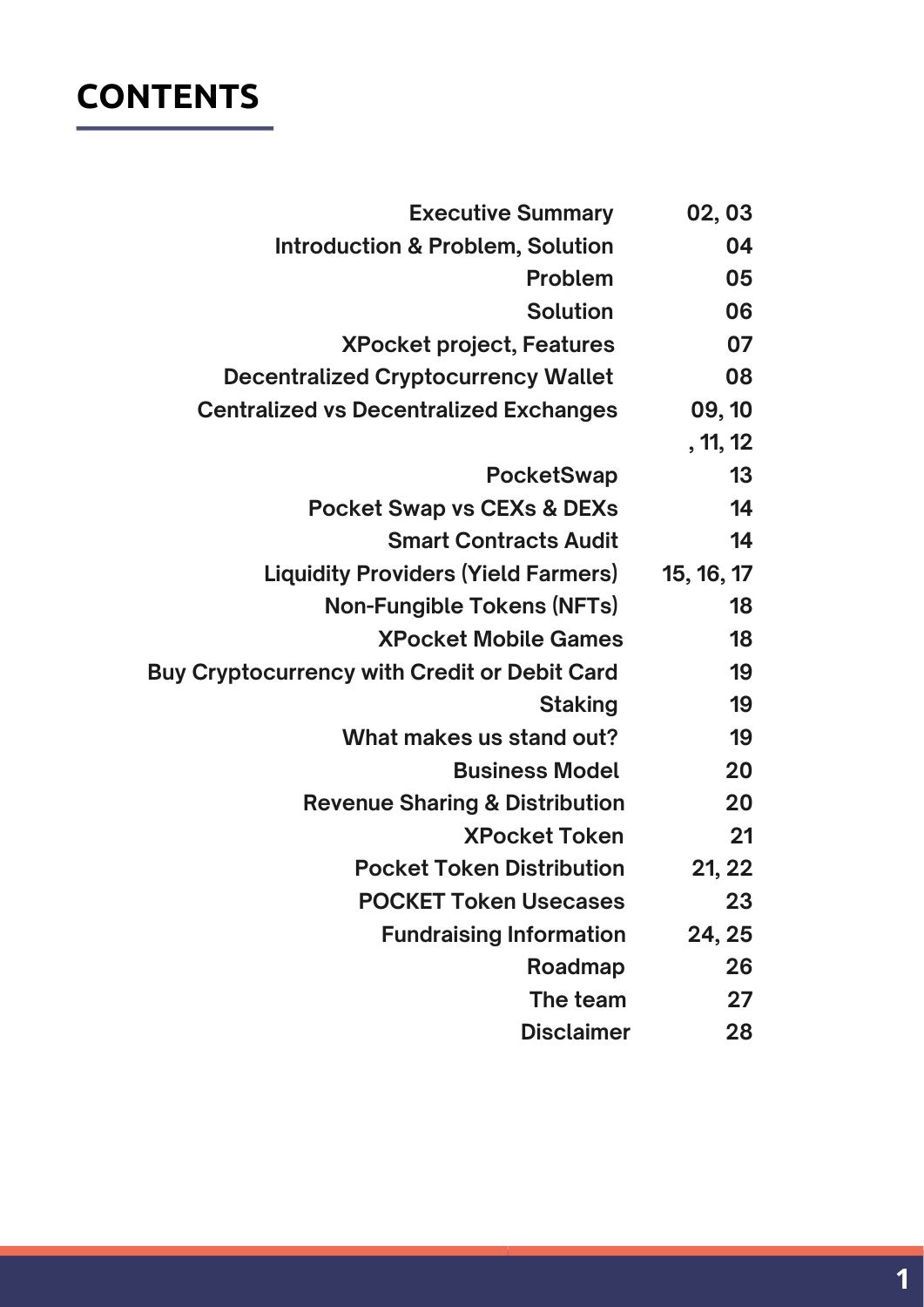The purpose of this business plan and whitepaper is to document and illustrate the direction for the current & future business strategies of the company. This includes, but is not limited to sales, marketing, product development, and operations. Our mission is to carry out our strategy and create value for our business, customers, and community.

The rapid growth of DeFi tech has completely reshaped the financial services we know today. Many big institutions had to adapt & improve in order to keep up with such a pace.

In this context, XPocket aims to become a leading technology and financial services firm focusing on nextgeneration customers by offering a one-stop solution for their crypto assets. XPocket aims to build an open financial infrastructure made up of decentralized solutions that enable customers to conduct financial transactions with ease and independence.

The XPocket ecosystem consists of the XPocket app & POCKET token. Built on Ethereum and OKExChain, the XPocket project provides the performance, scalability, and supportability necessary for all applications and blockchain-related use cases. On the other hand, the POCKET token is used to pay for compensation to liquidity providers and stakers in the XPocket ecosystem. It acts as a network access token that will enable holders to stake interest, earn additional stake rewards from Pocket Swap, pay lower trade fees, buy upgrades in our P2E games, etc.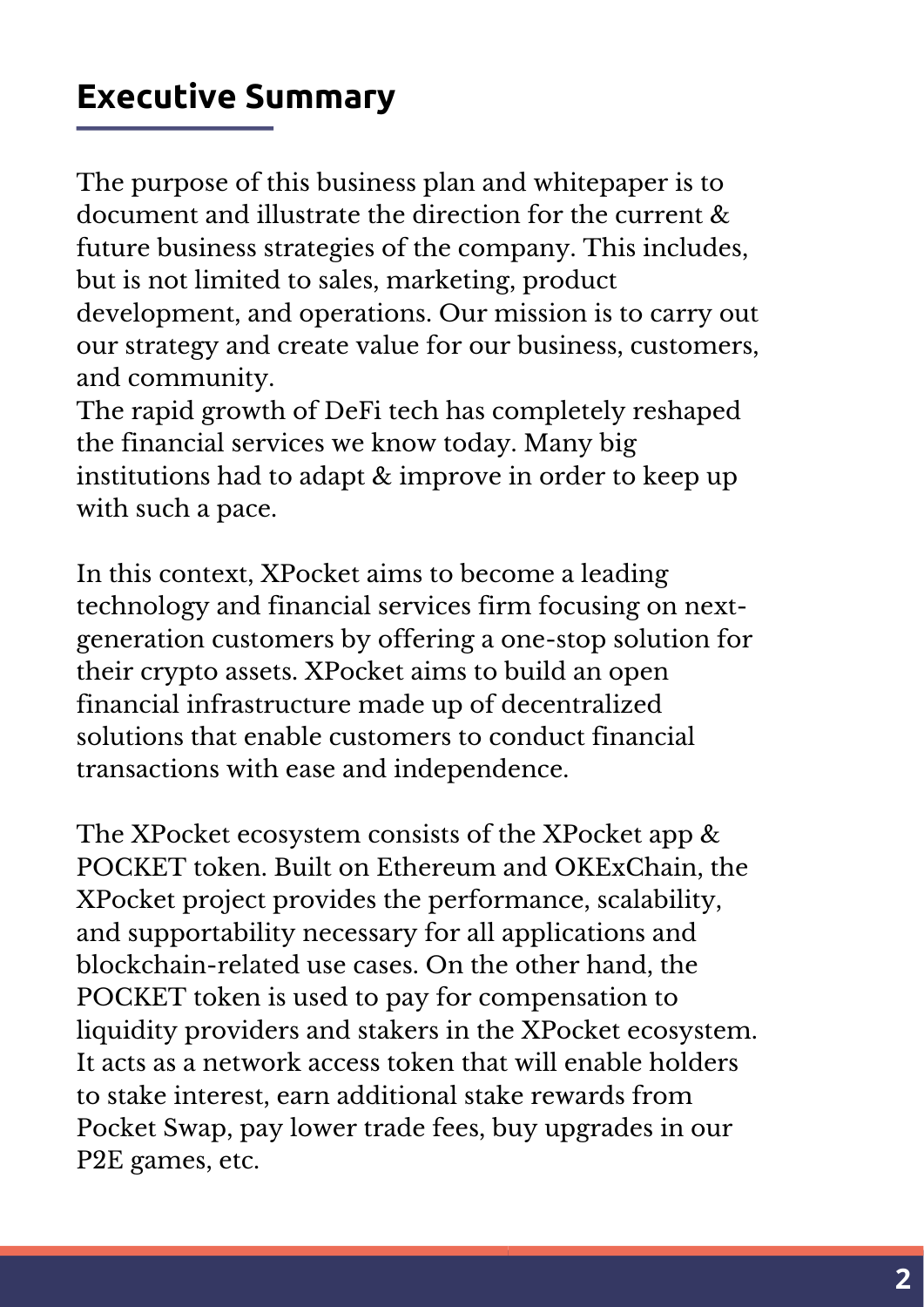### **Executive Summary**

- To become a global leader in technology and financial services for the next generation of customers and asset groups.
- To develop problem-solving products and services that allow users to perform safe global financial transactions with ease and independence.
- Assist users in saving money and time.
- Make the (X)POCKET token and ecosystem more valuable.

**T**o accelerate the world's transition to cryptocurrency through our problem-solving products that allow people to conduct safe financial transactions with ease and independence, globally.

To build a unique and user-friendly financial ecosystem to attract millions of people into the crypto world.

#### **Key Objectives**

#### **Mission**

#### **Vision**

#### **Company Summary**

**(**GENX Labs) is a global, online digital platform that specializes in the transfer and exchange of digital assets in a completely decentralized manner. It's a technology-driven financial institution for retail and commercial users that offers a mix of investment and financial services through digital channels for digital assets. XPocket aims to build an open financial infrastructure made up of decentralized solutions that enable customers to conduct financial transactions with ease and independence.

At XPocket, we constantly encourage ourselves to look and think forward by proactively developing future financial services leveraging creative technology.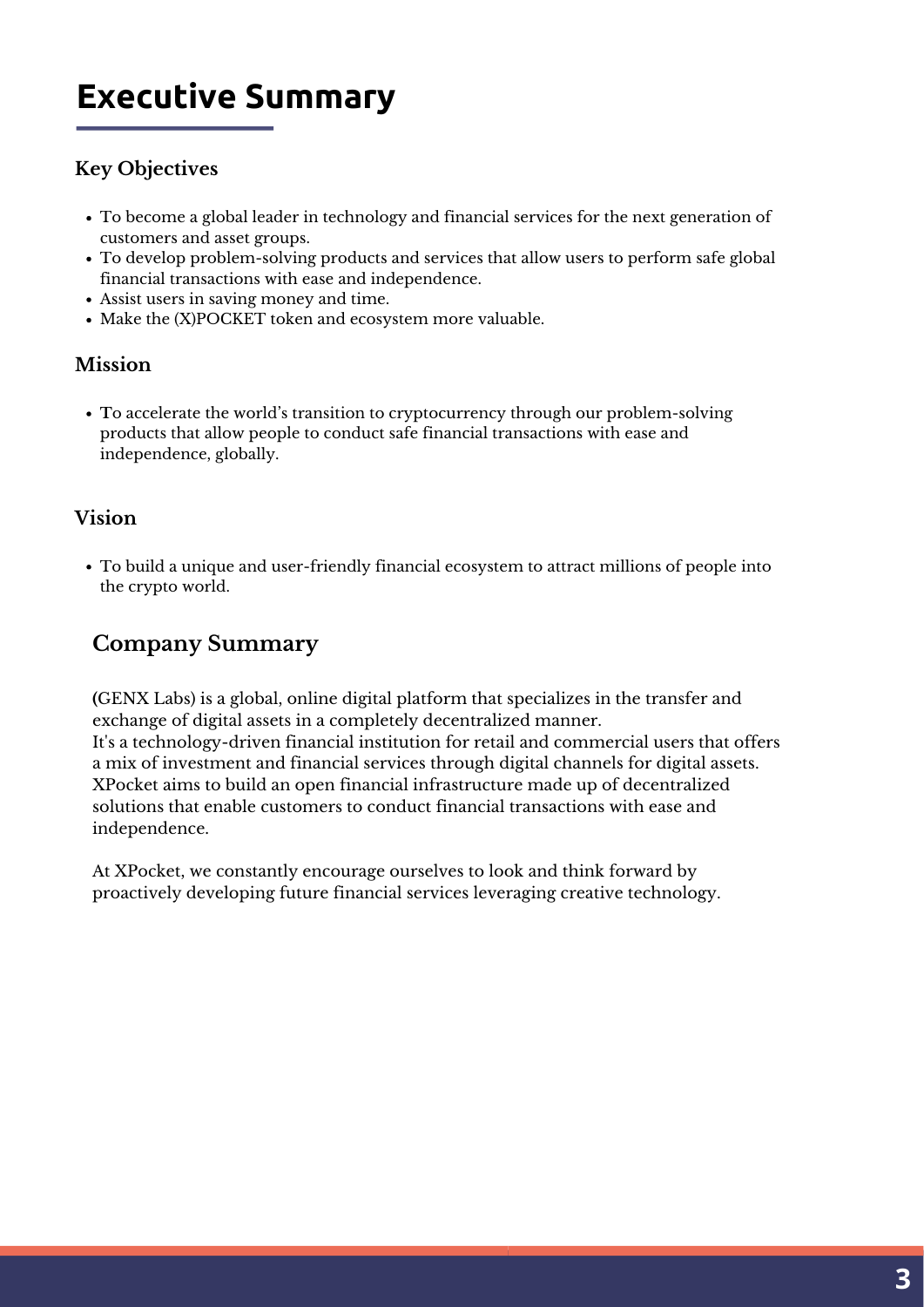Ever since the invention of the most important and popular digital asset - Bitcoin, the distribution of different digital assets have emerged from the free market with various characteristics.

Using current digital asset exchanges carry a great dose of risk, as they have the same characteristics as traditional financial exchanges, being custodial, centralized and under constant threat of hacks.

The lack of transparency and security from those institutions made people search for safer alternatives to trade and store their digital assets.

People wanted the ability to exchange digital assets in a non-custodial manner, without involving any centralized third party.

The platform should be permissionless, anyone should be able to trade, transact and contribute to it, at any time. That decentralized network should always stay live and up-to-date, without any interuptions.

However, people did not have a lot of choices when it came to exchanging these assets in a safe and decentralized way.

This piece of paper describes a decentralized app & ecosystem with such features that is able to solve problems of security, centralization, liquidity, and more.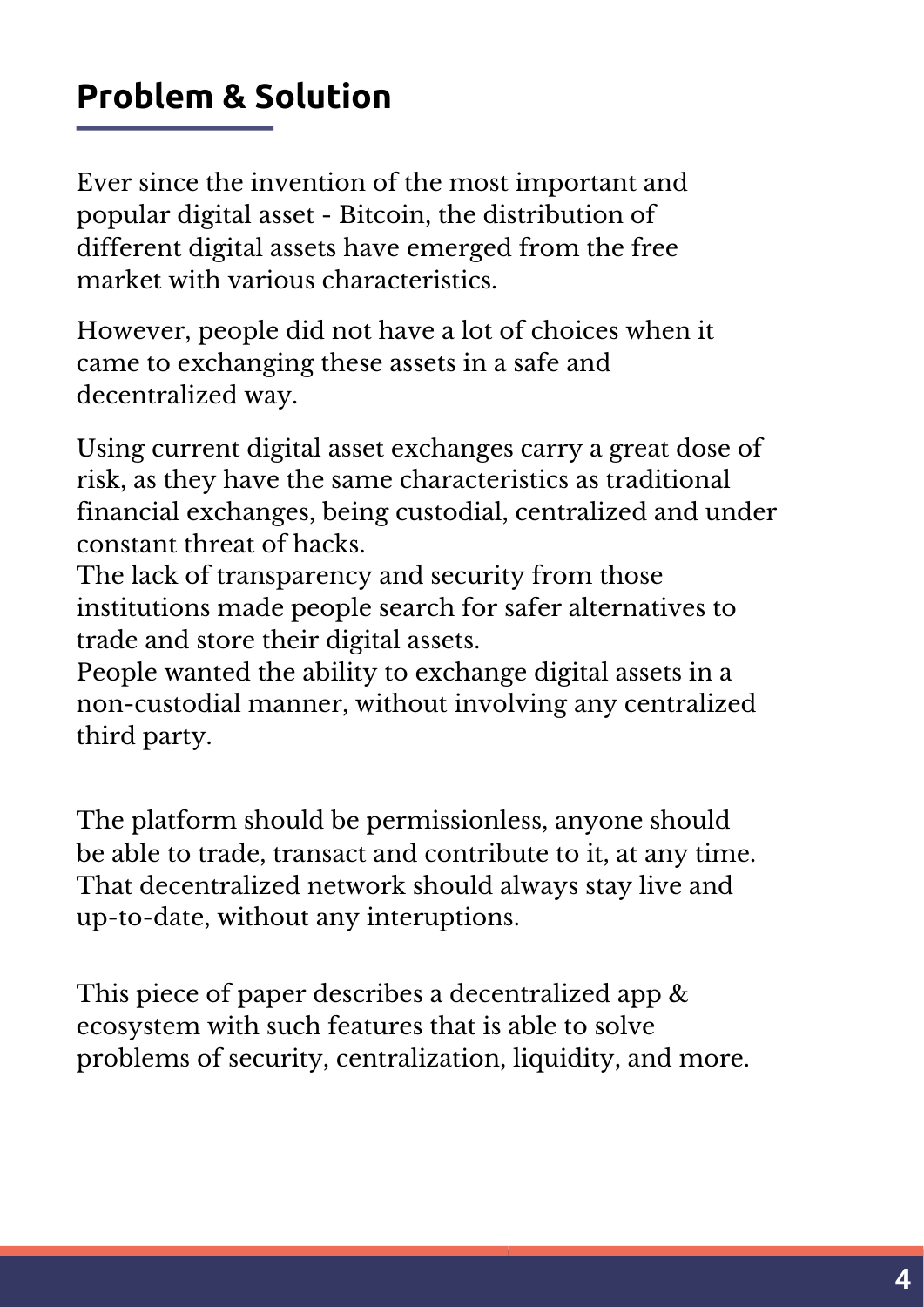## **Problem**

- Security Risk
- Funds stored in Hot Wallets
- KYC is mandatory on almost all exchanges
- Customer Data Stored
- Slow process
- Some are difficult to use
- Lack of transparency
	-
- Limited availability of coins/tokens

- Most of them have really high fees (ETH gas fee)
- Relatively slow
- Only ERC-20 tokens are available on almost all of them
- Popular DEXs share their revenue only with Liquidity Providers, but not with token holders

"There's a decent chance that if you are already in crypto world, that you have already witnessed massive Crypto Exchange Hacks. (Mt. Gox, Bitfinex, Cryptopia...)

In 2019 alone, hackers stole over \$4 Billion From Crypto Crimes and took control over 500,000 pieces of customer data."

Using Centralized Wallets and holding your assets on Centralized Exchanges is Extremely Risky.

**On top of that, users do not face only security risks, there are many more of them.**

#### **Centralized Wallets Problem:**

Holding your hard-earned assets with them is extremely risky because such wallets are at constant risk of being hacked.

#### **Centralized Exchanges:**

#### **Decentralized Exchanges:**

And many more...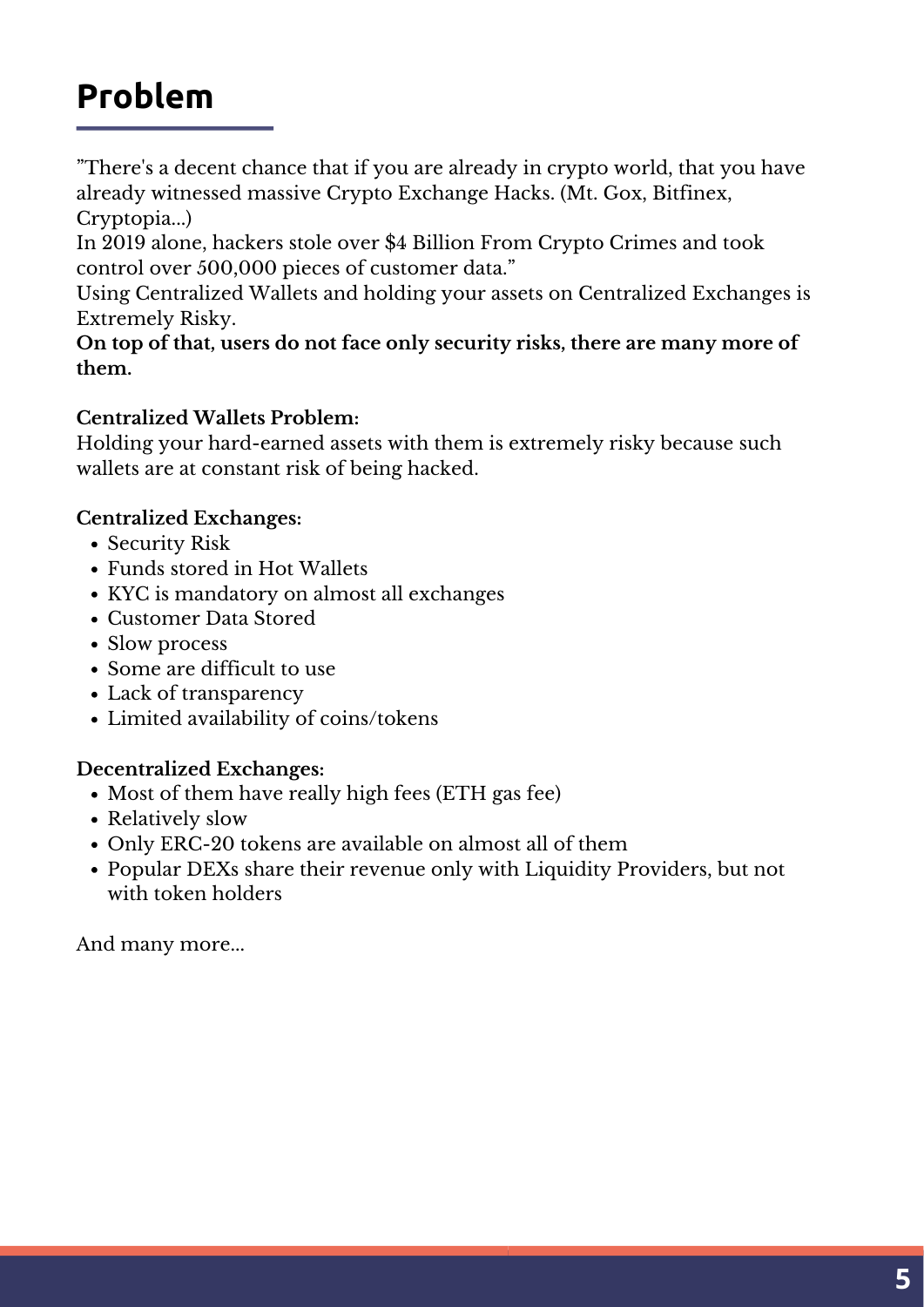## **Solution**

#### **Decentralized Mobile Wallet Application**

XPocket app is bringing the control back to users. Users hold their private keys.

#### **Pocket Swap solution vs Centralized & Decentralized Exchanges**

- High Security (Decentralized Exchange DEX)
- No KYC required
- No customer data stored
- Fast process (trading available inside the wallet)
- Accessible/Low Fees
- Extremely easy to use (User Friendly)
- Ran by transparent team
- Access to coins/tokens that are not listed on the major exchanges
- Cross-Chain & Bitcoin support
- P2P & Decentralized
- Non-Custodial
- Atomic Swaps
- Revenue Sharing
- Browser Extension to buy & sell NFTs

**All in one app solution:**

In Crypto, perfect timing is everything.

The market situation can drastically change in minutes.

XPocket app offers an easy solution, which saves a lot of valuable time.

Buy & Sell your coins within minutes!

Got a feeling that Bitcoin price will increase?

- Buy BTC with cash in a few minutes, or exchange your USDT into BTC, within the app.

Feel like Ethereum price is going to crash?

- Simply sell ETH into USDT in under a minute.

Want to earn passive income?

- Invest your assets into the PocketSwap pool and earn rewards from trade fees.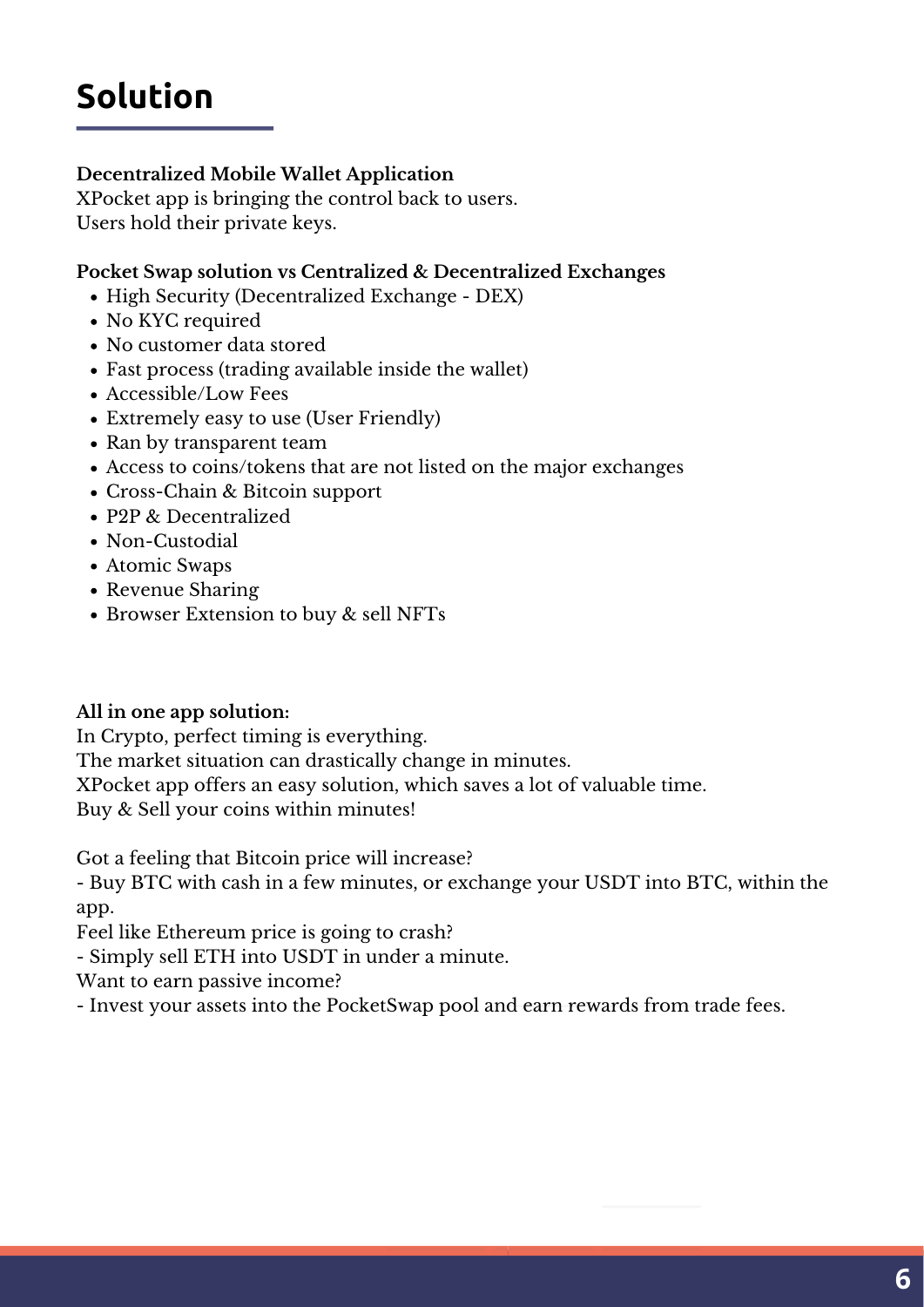- Decentralized Cryptocurrency Wallet
- Decentralized Multi-Blockchain Exchange PocketSwap
- 
- Access to Yield farming by providing liquidity
- Ability to store a different kinds of rare collectibles (NFTs) within the wallet
- Ability to buy Cryptocurrencies with a Credit or Debit Card directly from the wallet



### **XPocket Project**

- **Decentralized Mobile Wallet App**
- **Decentralized Cross-Chain Exchange**
- **Set of unique & entertaining P2E mobile games**

**We are building a complex ecosystem that consists of:**

#### **What is XPocket app?**

- XPocket is the completely **decentralized** mobile **wallet** application for digital currencies, with a **built-in multi-blockchain decentralized exchange**, called **PocketSwap**.

### **App Features**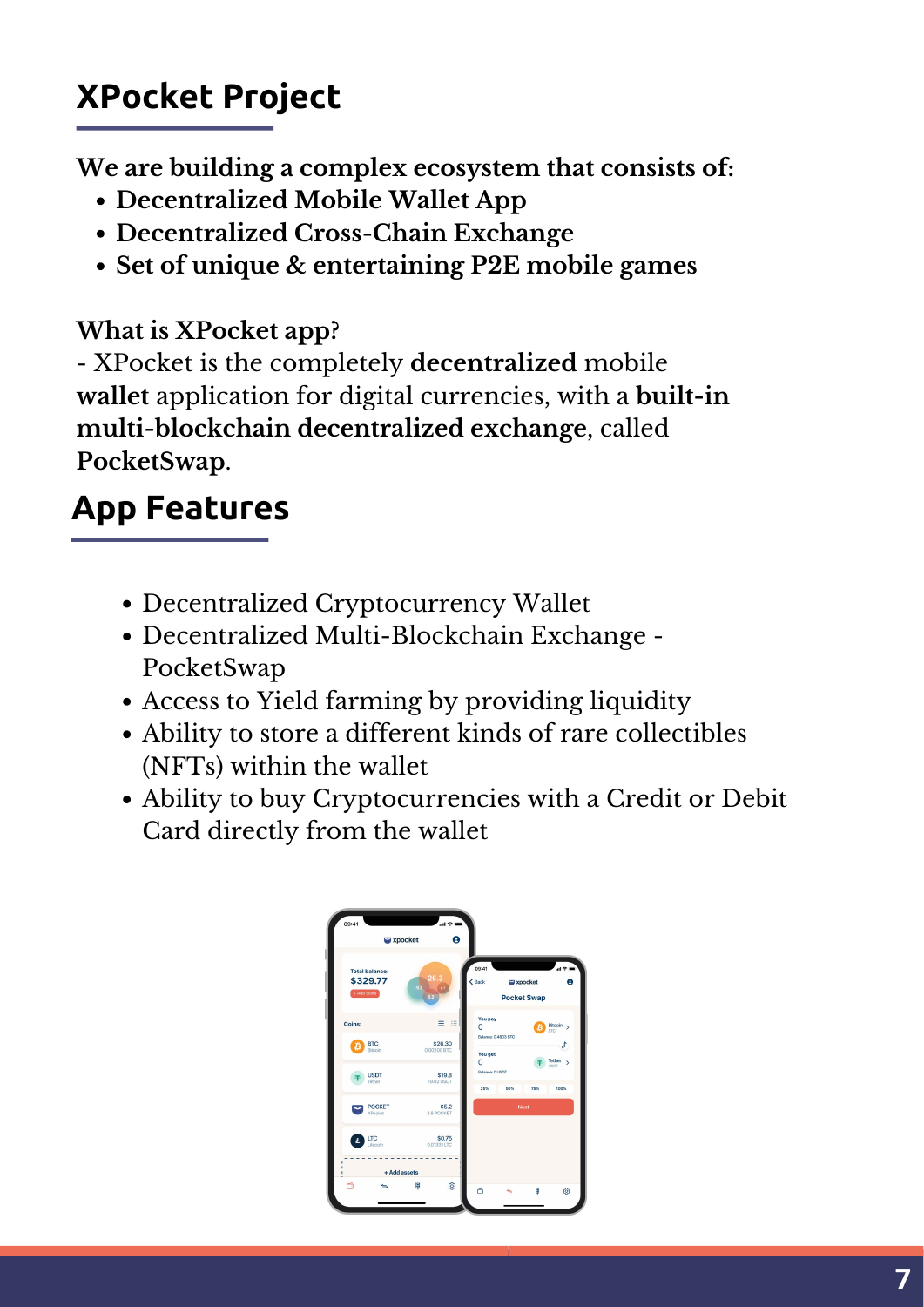### **Decentralized Cryptocurrency Wallet**

Traditionally, banking and monetary systems throughout history have been, and largely continue to be centralized. The concept of centralization is relatively simple, and selfexplanatory: in a centralized simple, one [central] authority maintains ultimate control and influence over a given system. With the advent of blockchain technology and cryptocurrencies came the benefits of decentralization and decentralized monetary systems where users can buy, send, and receive cryptocurrencies completely on their own, and without the need for any centralized authorities to facilitate or process the transaction.

Those using centralized wallets, exchanges or platforms often do not have access to the private keys of their account's wallets, putting them at risk of gross mismanagement and foul play by the centralized third-party. The funds stored at such platforms are under constant risk of being compromised/hacked. The Mismanagement of wallets and accounts by third-Party has been, and will likely continue to prove disadvantageous to users.

**XPocket wallet** offers the safe solution and ability to **buy**, **store**, **receive** and **send** cryptocurrencies. XPocket users are always in control over their private keys, and that makes XPocket Wallet **one of the safest places to store digital assets** - **Your Keys=Your Coins**

**XPocket wallet supports Bitcoin, including other major currencies, and all ERC-20 tokens**

#### **Intro**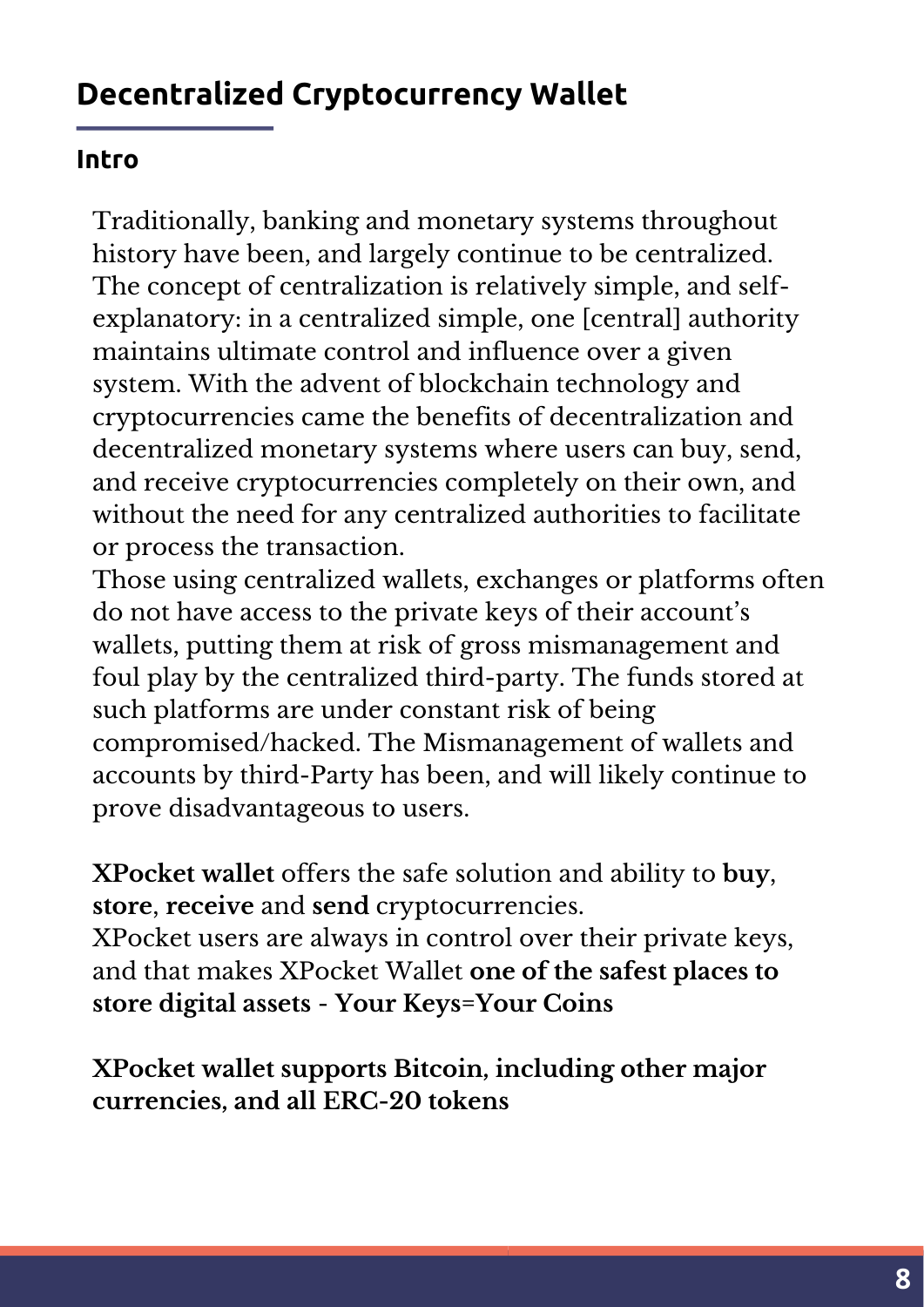### **Centralized vs Decentralized exchanges**

#### **Intro**

#### **What is a Cryptocurrency Exchange?**

They refer to places where you can buy or sell crypto. Every crypto exchange has its unique rules and regulations, but they all provide you access to the most prevalent cryptocurrencies. These exchanges are mainly of two kinds: Centralized and Decentralized

**What is a Centralized Cryptocurrency Exchange?** A centralized cryptocurrency exchange is a platform where you can buy or sell digital assets. Here, you have to trust a third party to monitor the transaction and secure the assets on behalf of the buyer and the seller. Their deals may not be tracked on the blockchain. Such exchanges may require you to submit your personal information for verification.

Such digital assets exchanges are not considered safe to store your assets on.

The more details/trust you provide/put to these exchanges, the higher risk will be as there is a constant threat of hacks/compromisation.

**What is a Decentralized Cryptocurrency Exchange?** A DEx or a decentralized cryptocurrency exchange is similar to a centralized one, except it doesn't have a third party on which you can rely. All of the funds in this exchange remain stored on the blockchain.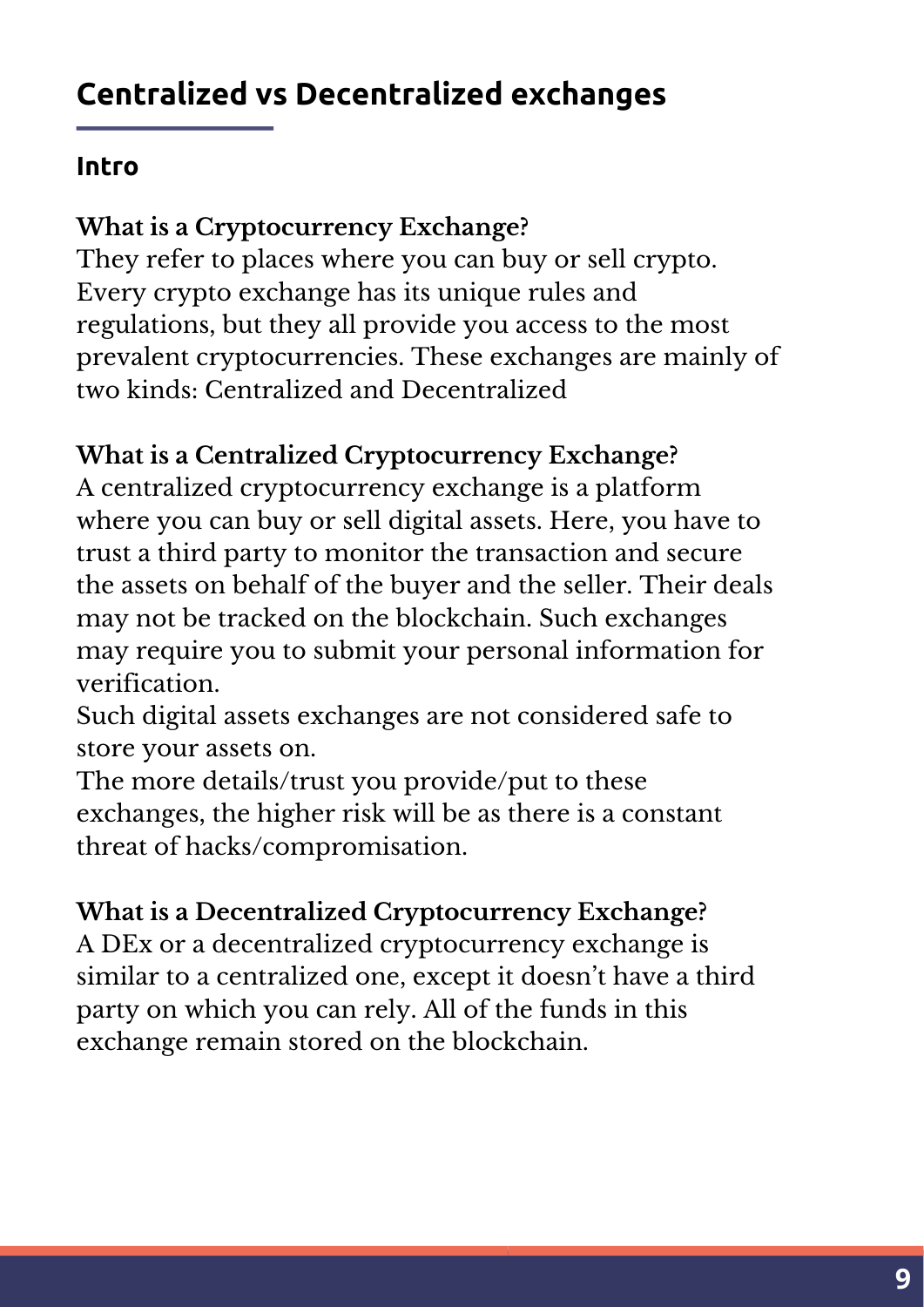### **Centralized vs Decentralized exchanges**

#### **1. Control**

In a centralized crypto exchange, most of the control over your account remains in the hands of the third party which runs the exchange. On the other hand, with a decentralized exchange, all the control of the account remains with you. This is another prominent reason why decentralized exchanges are becoming popular. But it's also responsible for the enhanced complexity of such platforms.

#### **2. Security**

Decentralized exchanges offer more protection than centralized exchanges. A considerable risk of trading with centralized crypto exchanges is of hackers. They can hack the third party which uses private keys to access all the funds of the users, and you could lose all of your deposit. Several such incidents have occurred in the past, and centralized exchanges put a lot of effort into making themselves more secure for their clients. With a decentralized exchange, there's no risk of hacking and losing one's funds due to such activities.

#### **3. Popularity**

Currently, Centralized crypto exchanges are more popular than the decentralized ones because they entered the market first. Even though decentralized exchanges have peculiar advantages over their centralized counterparts in wallets and accounts, they are far behind in popularity. That's because centralized exchanges offer better infrastructure and liquidity. However, as more decentralized exchanges enter the market, their popularity will increase considerably. Many organizations are focused on launching DExes in the market, such as Binance's decentralized exchange.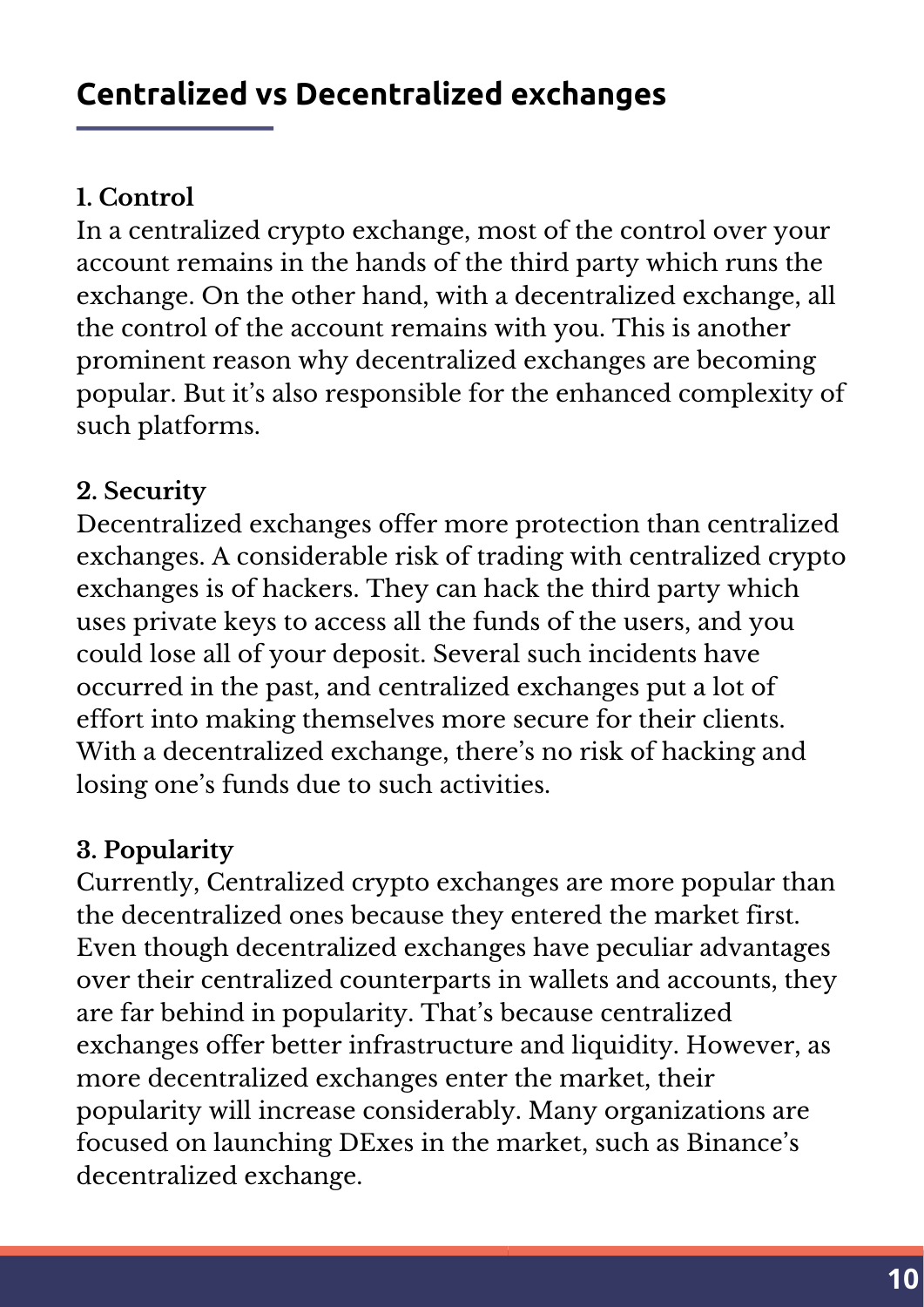### **Centralized vs Decentralized exchanges**

#### **4. Fees**

Centralized platforms impose charges on their users for their services. These fees vary from provider to provider according to the features one provides, these fees are often very high. Decentralized exchanges either have zero charges or very minimal charges for matching orders on the blockchain**.**

#### **5. Features**

In terms of features, centralized crypto exchanges have the edge over decentralized ones. You can perform margin trading, use portfolio management tools, and use multiple advanced order types to trade better. Decentralized crypto exchanges have quite limited types of orders and don't offer margin trading (and similar features) to their customers.

#### **6. Regulation**

It is easier to regulate centralized exchanges than decentralized ones. Centralized platforms require licenses and have to adhere to the rules of the local regulatory authority of their region. Centralized exchanges are often asking for Identity verification from their users in order to fully use the exchang. (KYC) In contrast to centralized exchanges, decentralized ones don't have regulation because it's highly challenging to do so thanks to their distributed blockchain. This means if a government bans crypto exchanges, decentralized ones can still operate in those regions.

Decentralized exchanges do not require any identity verification from their users.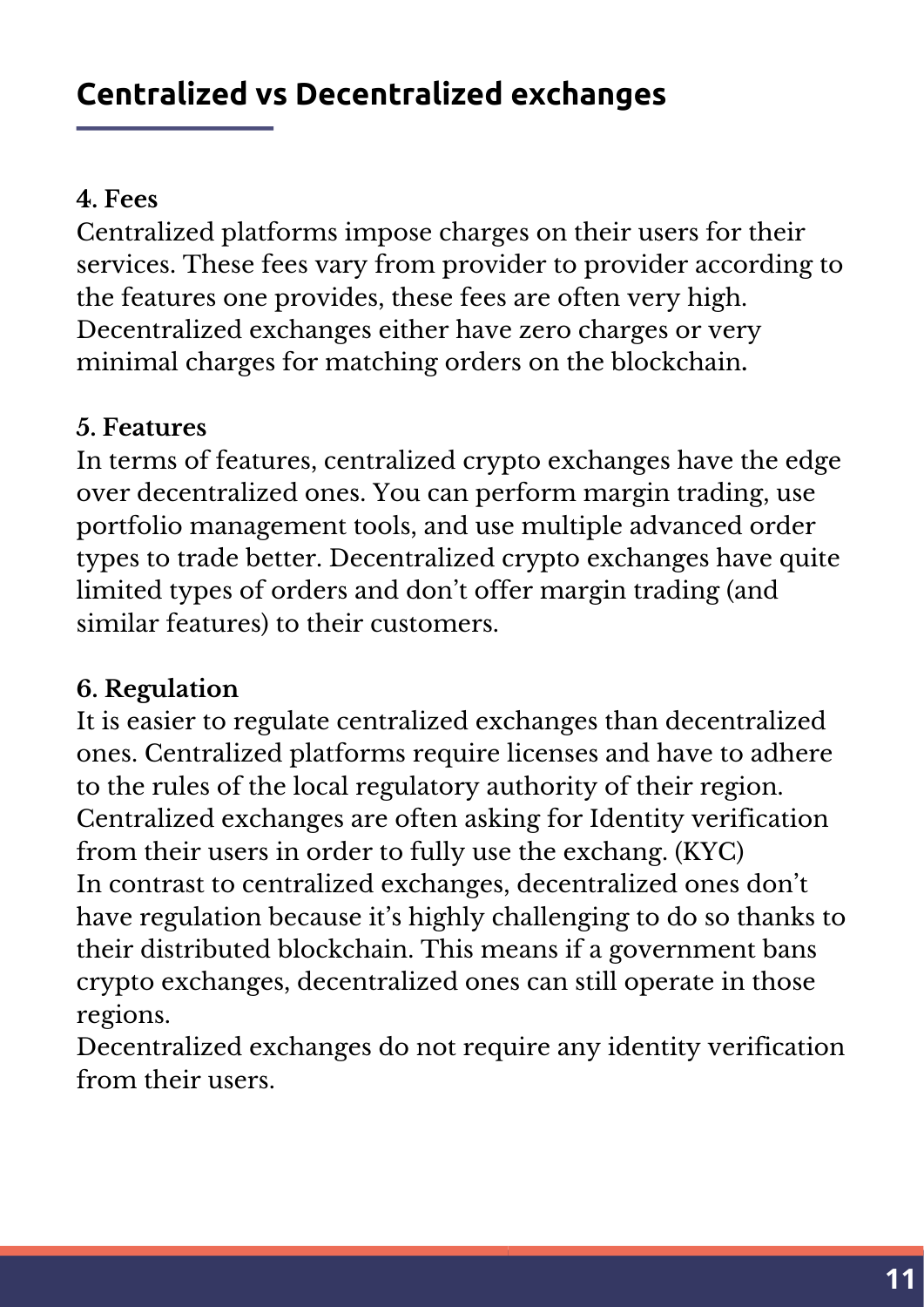#### **7. Liquidity**

Centralized cryptocurrency exchanges have more liquidity because multiple users make particular orders according to market trends. So if an asset is in demand, various users will purchase or sell it accordingly. Moreover, it has market makers who add further liquidity to the platform. Decentralized platforms don't have as much liquidity as centralized platforms have because they order matching takes time. Another prominent reason is their lower popularity compared to centralized exchanges, which is slowly changing.

#### **8. Speed**

Decentralized platforms are usually slower than centralized ones.

Centralized exchanges probably have the biggest edge over decentralized exchanges in this category.

### **Centralized vs Decentralized exchanges**

**Author: Mayank Sahu Centralized vs Decentralized exchanges**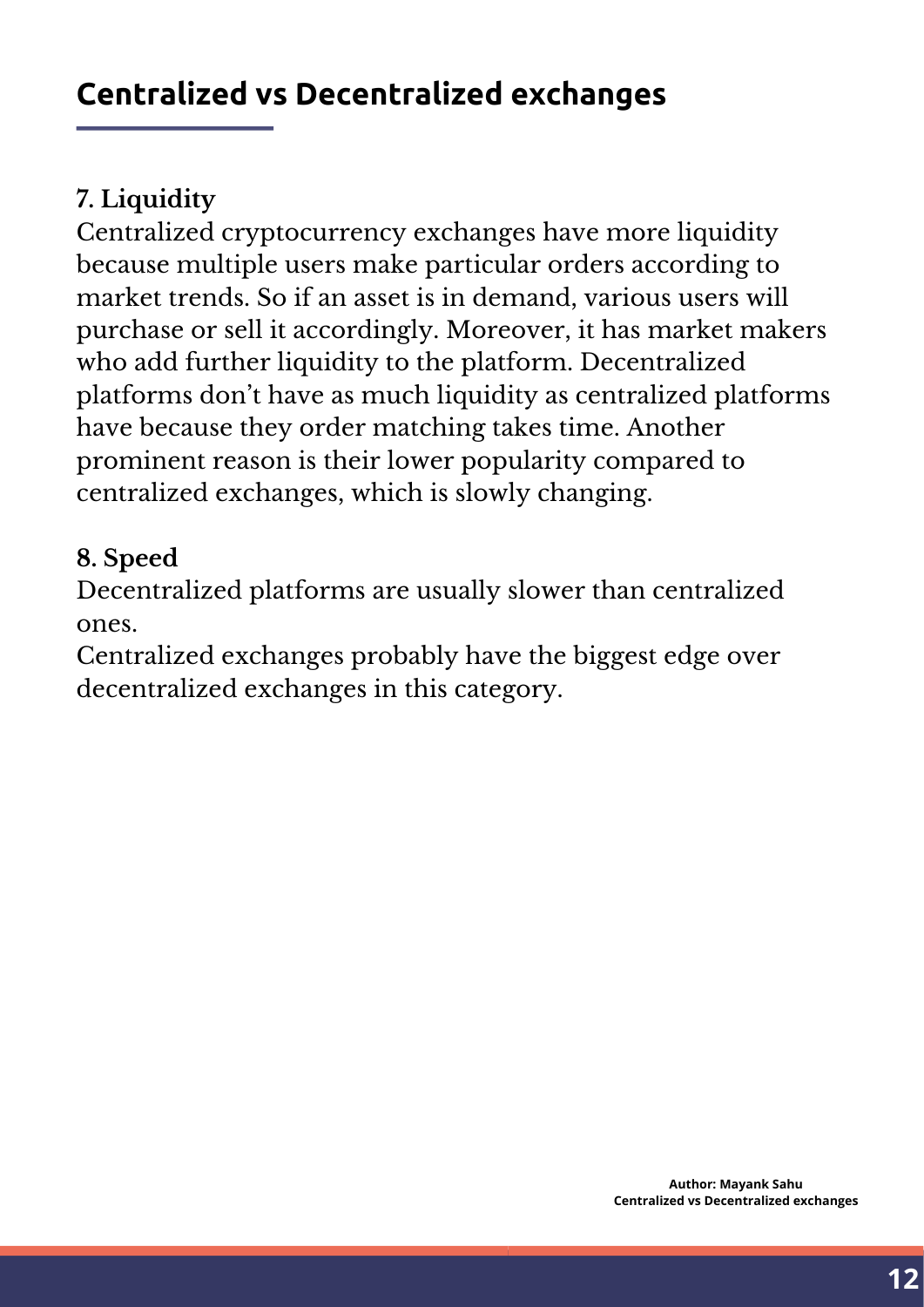### **Pocket Swap**

**PocketSwap** is an Ethereum & OKChain-based DEX protocol that allows users to trustlessly swap their tokens and coins across multiple blockchains.

**PocketSwap** pools tokens into smart contracts and users trade against these liquidity pools. Anyone can swap tokens or add tokens to a pool to **earn fees**.

It obviates the need for trusted intermediaries, prioritizing **decentralization, transparency, and security.**

In general, a flexible fee is taken by the pool contract on every transaction/trade on PocketSwap.

83.33% of this fee is divided between the liquidity providers proportionally to their share. For example, if a user provides 50% of the pool's liquidity, he will earn 50% of the total collected fee.

The remaining ~17% will go towards POCKET token holders, proportionally. The more tokens the user holds, the bigger

the reward.

Token swaps are highly secure since they do not require funds to be held on the exchange.

XPocket has teamed up with OKChain to extend its services and position in the industry. XPocket team has solved the scalability problems of ETH network, by building on OKChain.

Available tokens in the first version of Pocket Swap will be: - USDT, ETH, POCKET, OKT

XPocket team will charge a fixed fee in POCKET tokens (amount TBD) for a listing on PocketSwap. Paying a listing fee is not the only way to get listed on Pocket Swap, the assets that pass the review of the XPocket team will be listed ahead of the queue.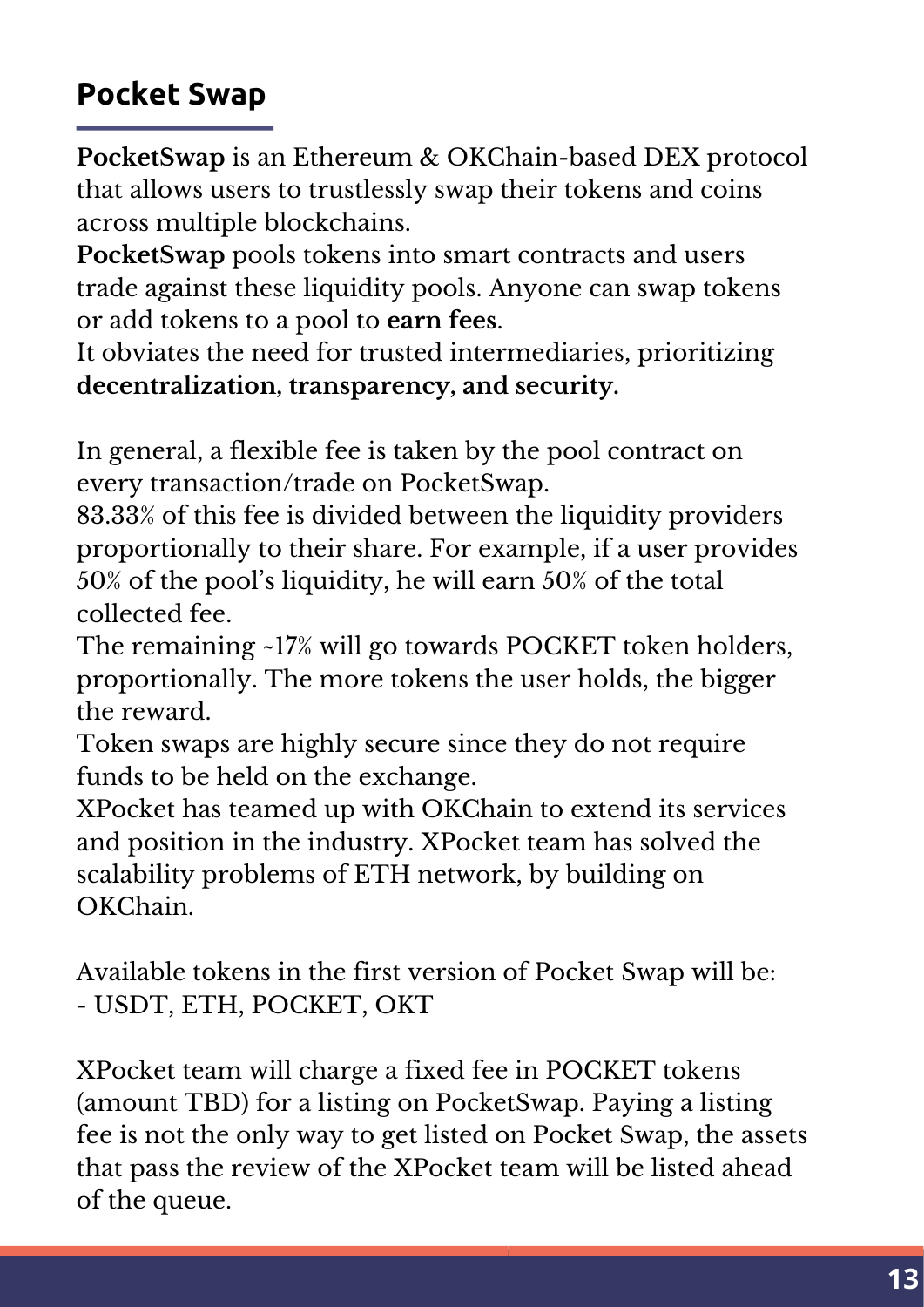#### **Pocket Swap vs DEXs vs CEXs**



### **XPocket smart contracts security audit**

DeFi requires a high level of security, thus XPocket will thoroughly test its smart contracts on test-nets before releasing them on Main-net. In addition, XPocket smart contracts will be reviewed and approved by the leading entities in the field of smart contract auditing.

XPocket also intends to invite well-known smart contract auditors as well as other independent teams to audit the smart contracts at various phases of development. The smart contracts will be audited as soon as the development team makes them available.

XPocket contracts are fully audited and verified by Hacken.io, with the highest security grades.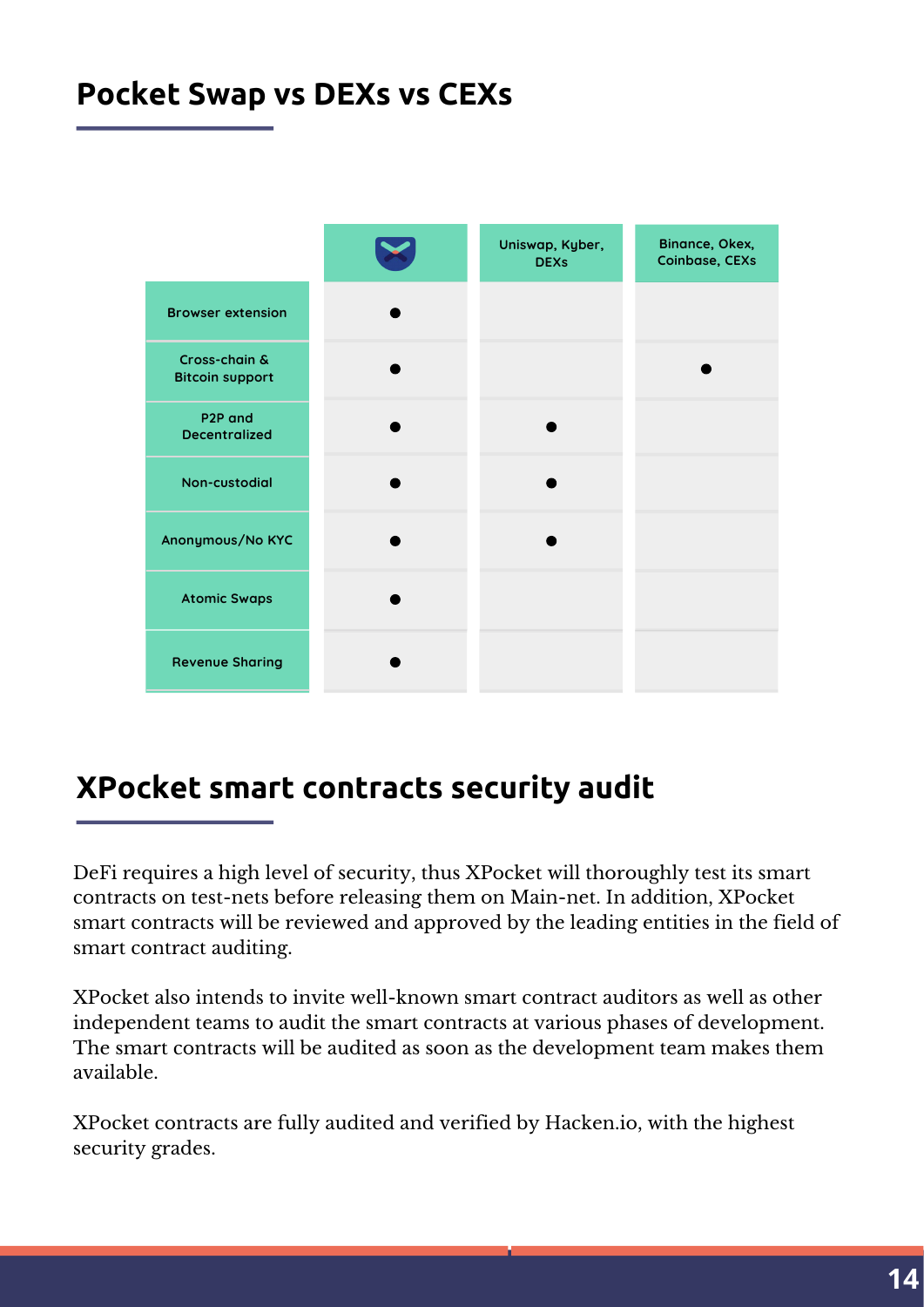### **Liquidity Providers (Yield Farmers)**

Liquidity providers provide assets to the PocketSwap liquidity pools. In the return, they are compensated with a portion of the swap fees as a reward.

In general, a 0.3% fee is taken by the pool contract on every transaction/trade on PocketSwap. And, 83% of this fee is divided between the liquidity providers proportionally to their share. For example, if a user provides 50% of the pool's liquidity, he will earn 50% of the collected fee. The remaining 17% of the fee will go towards the POCKET token holders, proportionally, as a staking reward.

Yield farming is a process where a user provides liquidity to DeFi protocols/pools and is rewarded with a yield/return, usually in the form of the platform's native token offering.

#### **What is Yield Farming?**

### **What are the Liquidity Pools?**

Liquidity Pools are pools of tokens, locked in a smart contract to facilitate trading by providing liquidity. They are used by Automated Market Makers (AMM) to reduce price change when trading on the decentralized exchanges.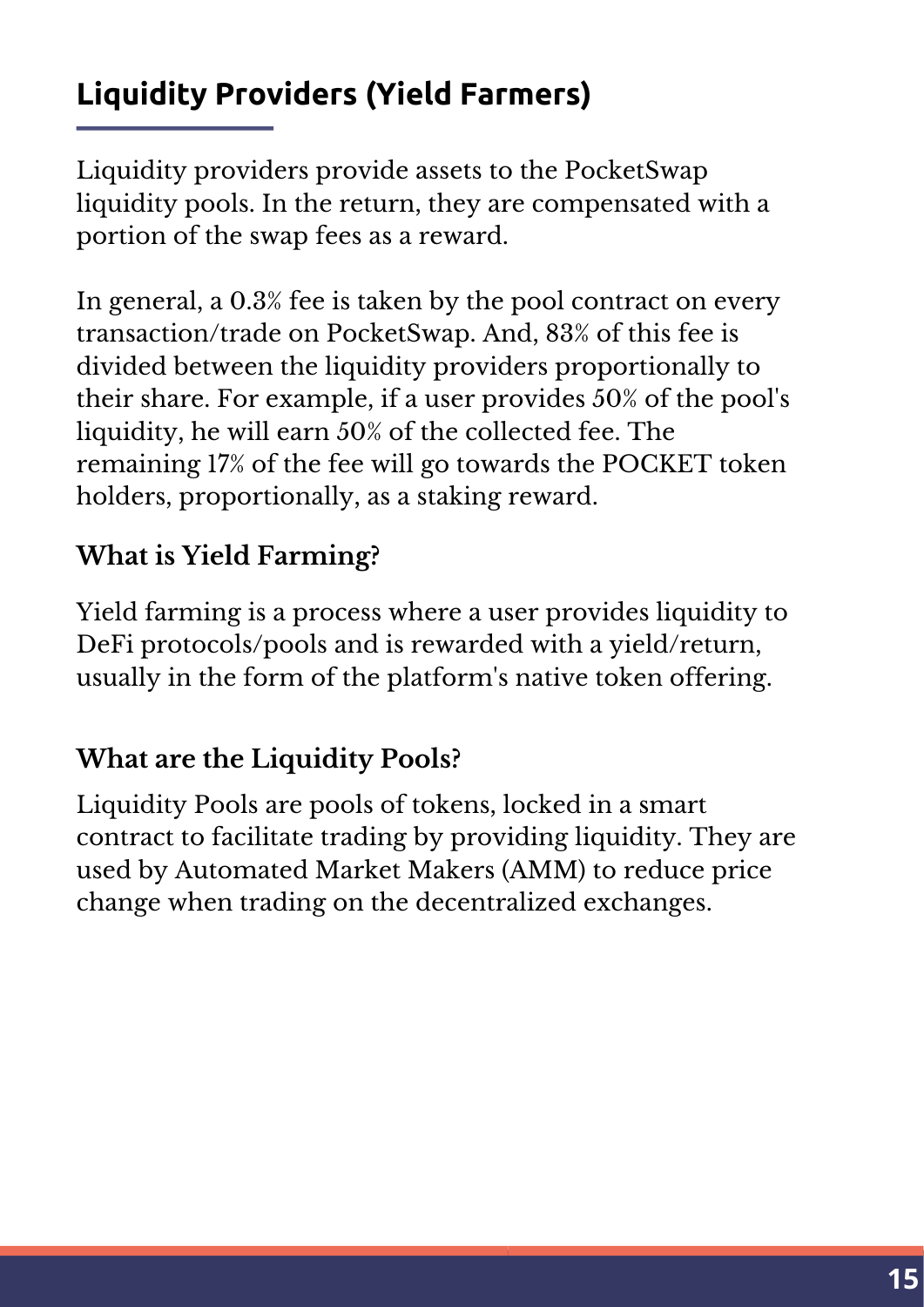### **Liquidity Providers (Yield Farmers)**

#### **How does it work?**

Depositing assets on PocketSwap is completely permissionless and noncustodial. Liquidity providers can add liquidity to existing pools. Anybody can propose a new asset by depositing it. Once a new asset pool is listed, anybody can add liquidity to it. From that perspective, PocketSwap is permissionless. The ability to use and withdraw assets is completely non-custodial. Only the original depositor has the ability to withdraw them, at any time. If a user wants to deposit for example USDT/ETH pair, the process will go through only if there is either USDT/POCKET or ETH/POCKET pair that already exists. This move is necessary as we are converting fees to POCKET to pay the holders with an additional staking reward.

#### **Depositing assets**

Liquidity can be added to existing pools to increase the depth and attract swappers. The deeper the liquidity, the lower the fee. However, deep pools generally have higher swap volume which generates more fee revenue. Liquidity providers are incentivized to deposit symmetrically.

#### **Process**

#### **Withdrawing Assets**

Liquidity providers can withdraw their assets at any time. The network processes their request and the liquidity provider receives their percentage according to their ownership of the pool, and, unlike on other DEXs where the user gets back the same assets that he deposited, on Pocket Swap, all users will be able to choose the currency in which they will receive their rewards, out from all available assets on Pocket Swap.

Users are able to choose between 1 and 100% of how much liquidity they want to withdraw.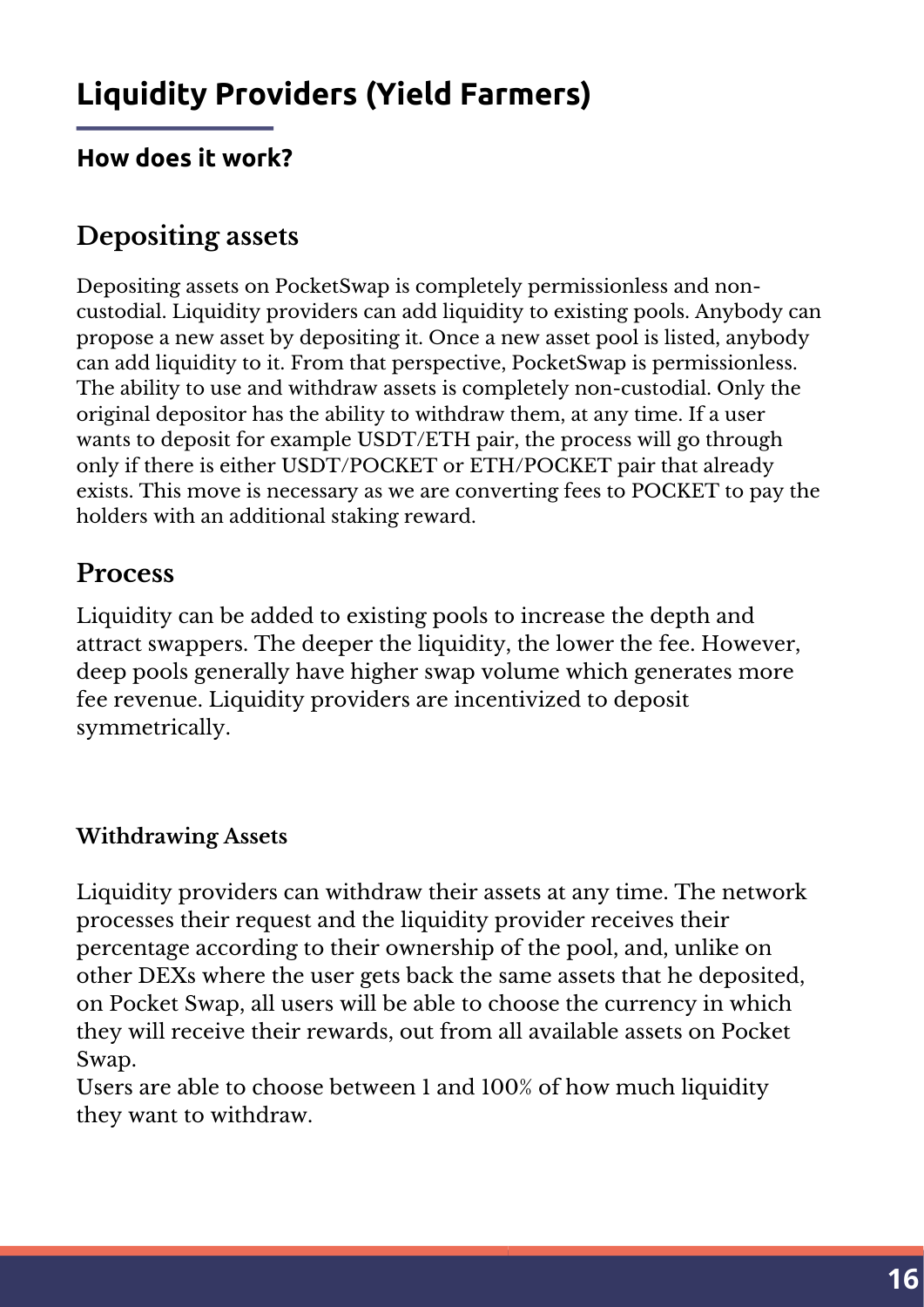### **Liquidity Providers (Yield Farmers)**

#### **How does it work?**

Liquidity providers deposit their assets in liquidity pools and earn yield in return. Liquidity providers earn a yield on the assets they deposit. Someone who has deposited in the BTC/POCKET pool will be able to choose the **Reward Token** between all available currencies. If there is not enough liquidity in the chosen currency, the user will earn the reward in the same currencies he deposited. This yield is made up of fees and rewards. Fees are paid by swappers and traders. The fees on Pocket Swap are flexible, aiming to be around 0.3%. The Liquidity providers are rewarded from the portion of the trade fees (~83%).

Most swaps cause the ratio of assets in the liquidity pool to diverge from the market rate.

The higher the trading volume on Pocket Swap, the higher the rewards for Liquidity Providers.

Yield is paid out to liquidity providers when they remove/withdraw assets from the pool.

#### **Reward/Compensation**

*Disclaimer:*

*"Liquidity providers commit capital to pools which have exposure to underlying assets, thus liquidity providers gain exposure to those assets, which have free-floating market prices. While they are paid block rewards and liquidity fees, these are dynamic and may not be enough to cover "Impermanent Losses", which occur when price changes happen. Liquidity providers should not consider they are entitled to receive a specific quantity of their assets back when they deposit, rather that they will receive their fair share of the pool's earnings and final asset balances."*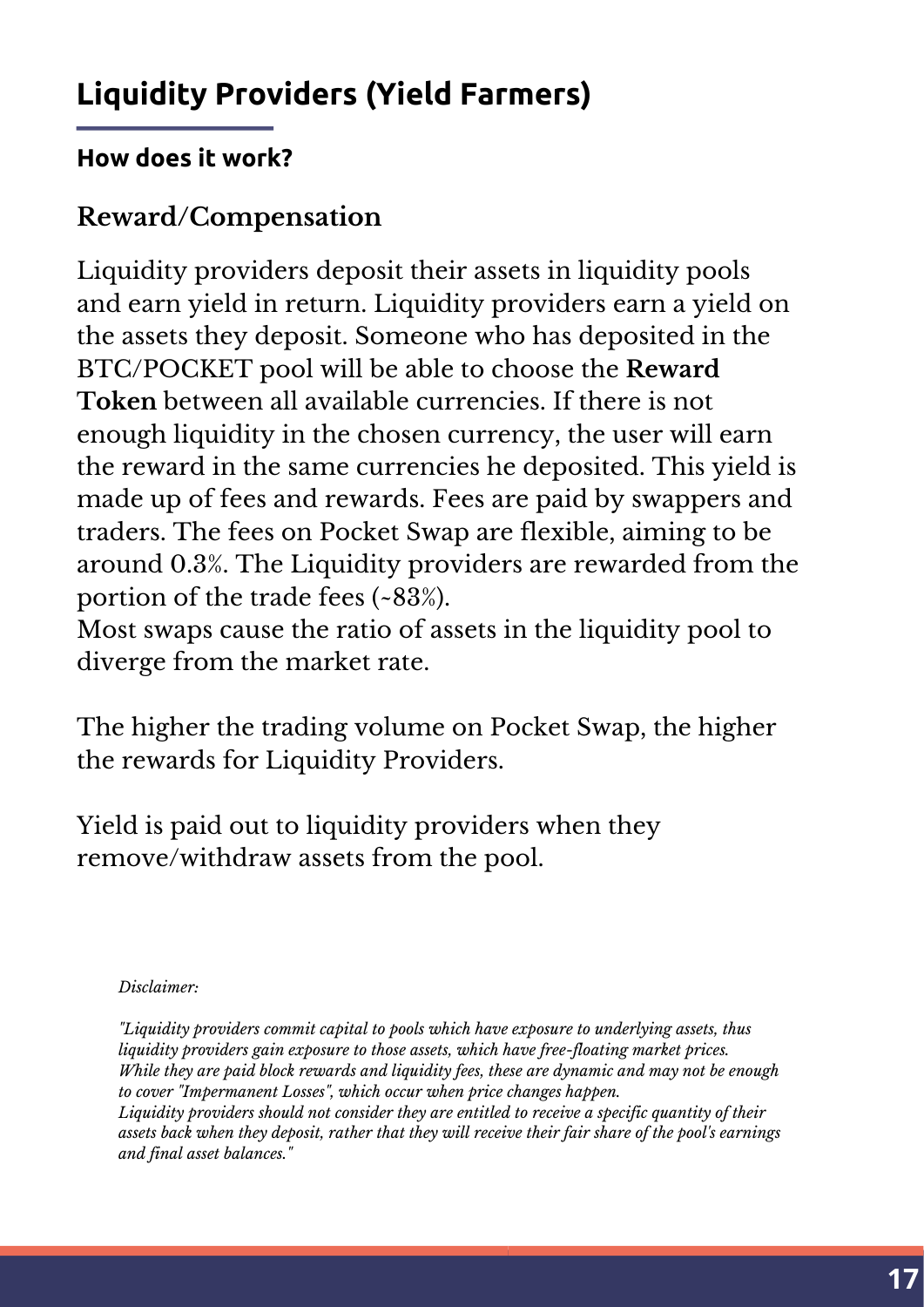#### **NFTs**

Crypto collectibles are non-fungible digital assets (NFTs) which are mostly either unique or limited in quantity. The ownership and any transfer of ownership is recorded and managed publicly using a blockchain technology. Usually, crypto collectibles are represented as real-life objects such as pets or avatars. (Famous example - CryptoKitties) Some crypto collectibles are computer generated works of art.

#### **What does ''fungible'' mean?**

**Fungible** applies to things that can be easily replaced by another of equal value. For example, you can trade a twenty dollar bill for a ten and two fives.

**Non-Fungible items**, however, can be classed as unique and special – they're not easily replaced. For example, we live in a non-fungible world.

**XPocket** users have the ability to store a different kinds of collectibles, art & NFTs in one place, within the app. Starting from pets to badges or digital cards.

### **XPocket Mobile Games**

We are planning to build a set of unique & attractive mobile app games where players will be able to earn crypto by simply playing the games. Players will be able to buy upgrades with POCKET token.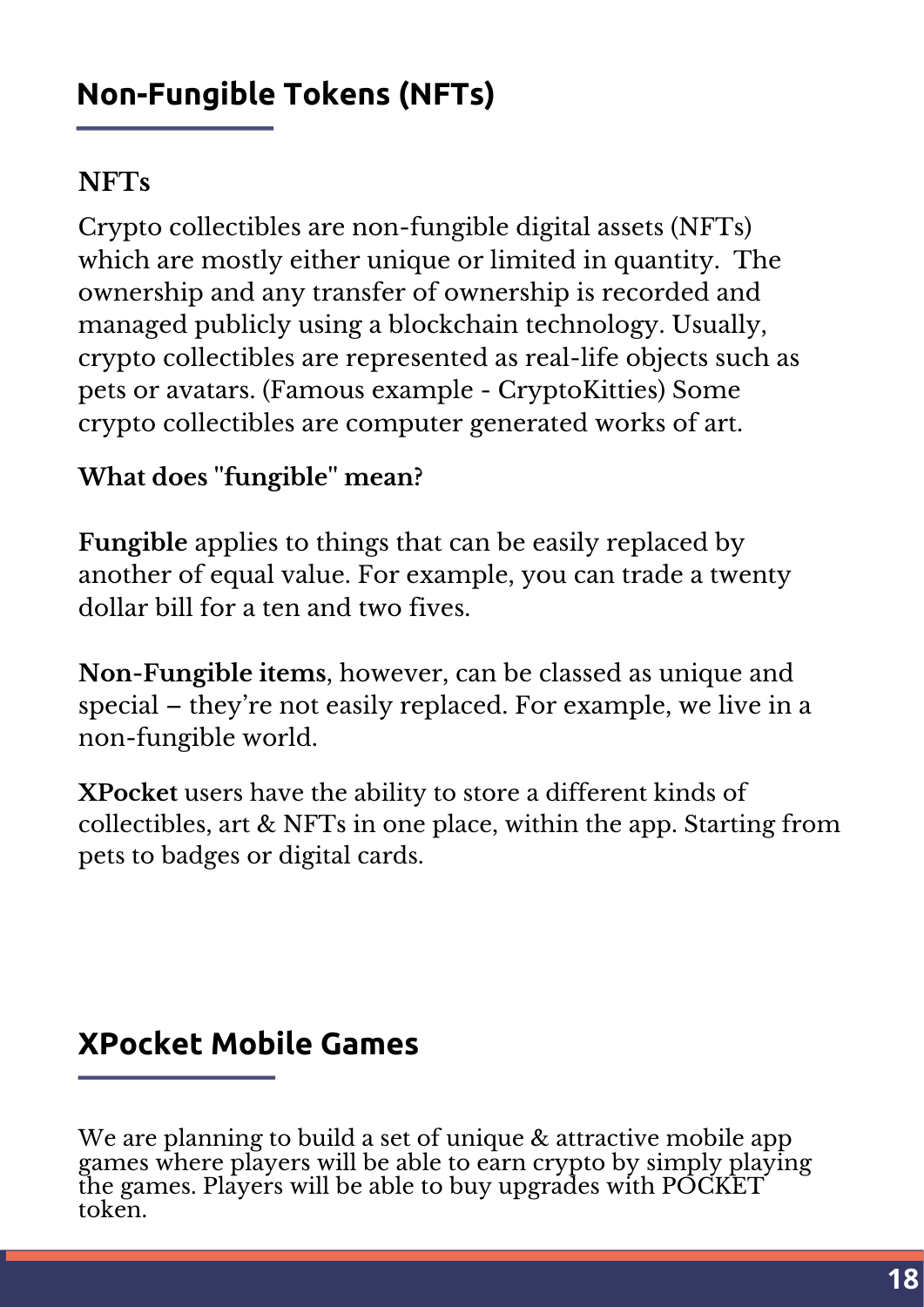### **Buy Crypto with Credit/Debit Card**

**XPocket** users will have the ability to buy different cryptocurrencies without leaving the app. Buying crypto will be fast and easy. This app feature will be released in the later stages of the project, therefore, we can not share more information about it yet. This page will be updated once we are ready to share the new information.

### **What makes XPocket stand out?**



**Revenue Sharing Liquidity providers and \$POCKET token holders earn 100% of fee revenue for a limited time**

**Multi-Coin Wallet Securely store BTC, ETH, ERC-20 tokens and more**





**Cross-Chain Swaps Securely exchange BTC, ETH, ERC-20 tokens and Stablecoins, Exchange assets using Atomic Swap technology**





**One-tap Crypto Purchases Buy Bitcoin in a few minutes using credit or debit cards within the app**

**Non-Custodial**

**Only you can access and manage your funds**



**Anonymity Full privacy, No data storage, No KYC, No GEO restrictions**

**In App Yield Farming Invest into PocketSwap pool and earn portion of the trade fees**





**NFT support Securely store, receive or send Non-Fungible Tokens**



#### **Incentive to HODL**

**POCKET token holders will earn a portion of the trade fees, proportionally as an additional staking reward**

**User Friendly & Time saving Extremely easy to use, exchange or buy crypto without leaving the app**



**Set of XPocket P2E games Earn crypto by playing our super fun & unique mobile games**

**Utility rich token Explore the set of our unique use-cases**

### **Staking**

Staking (PoS - Proof of Stake) will be implemented in the later stages of the project. More information will follow once the team becomes ready to share it. APY is still yet TBD.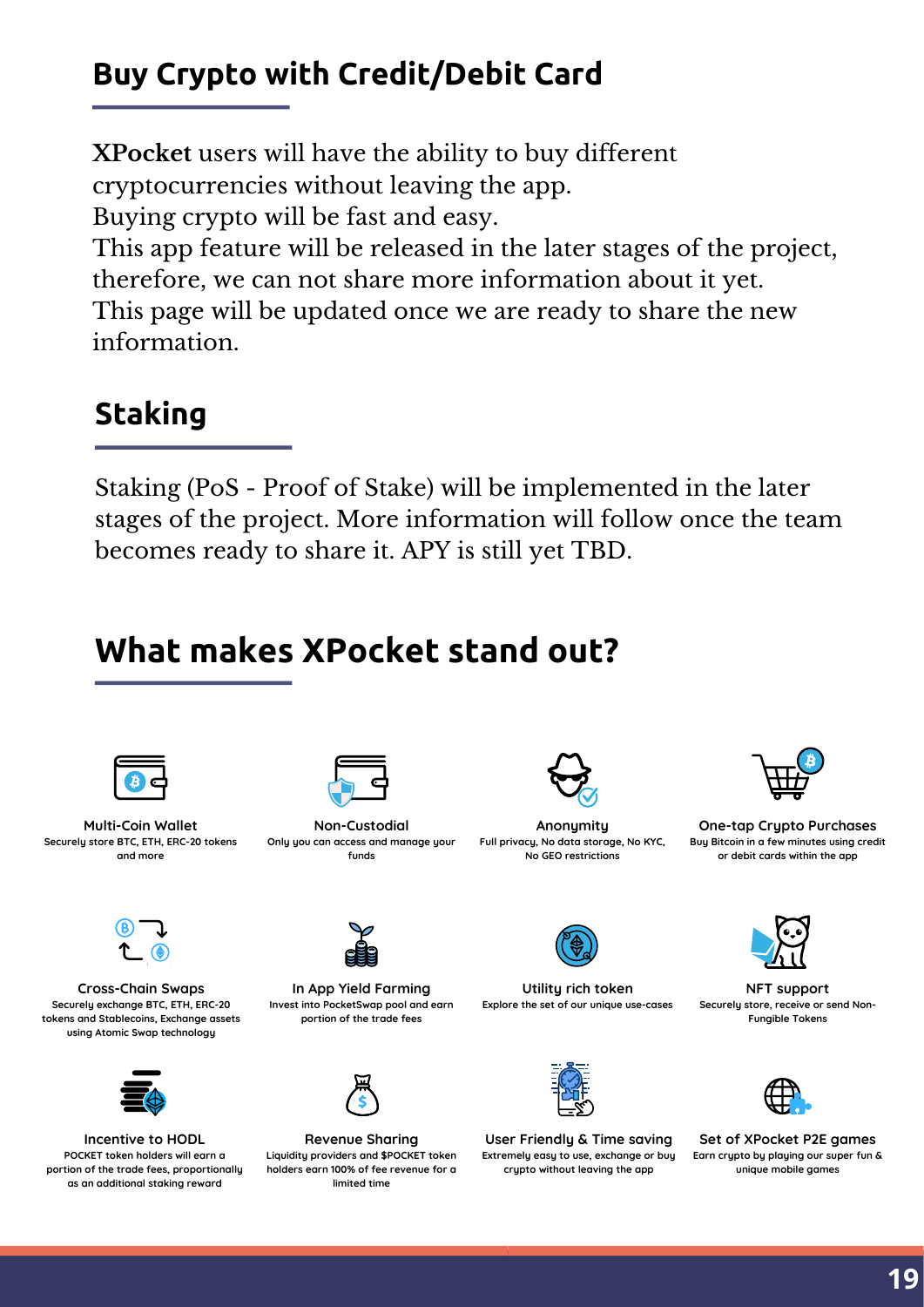### **Business Model**



### **Revenue Sharing & Distribution**

**XPocket developed a sustainable revenue model, deriving fees from exchange listings and order execution. XPocket is sharing 100% of the Pocket Swap revenue with the liquidity providers and POCKET token holders proportionally. We will reward holders with an**

**additional opportunity to stake tokens, just by holding them.**



**Players will be able to buy gear & upgrades with POCKET token. More info coming soon.**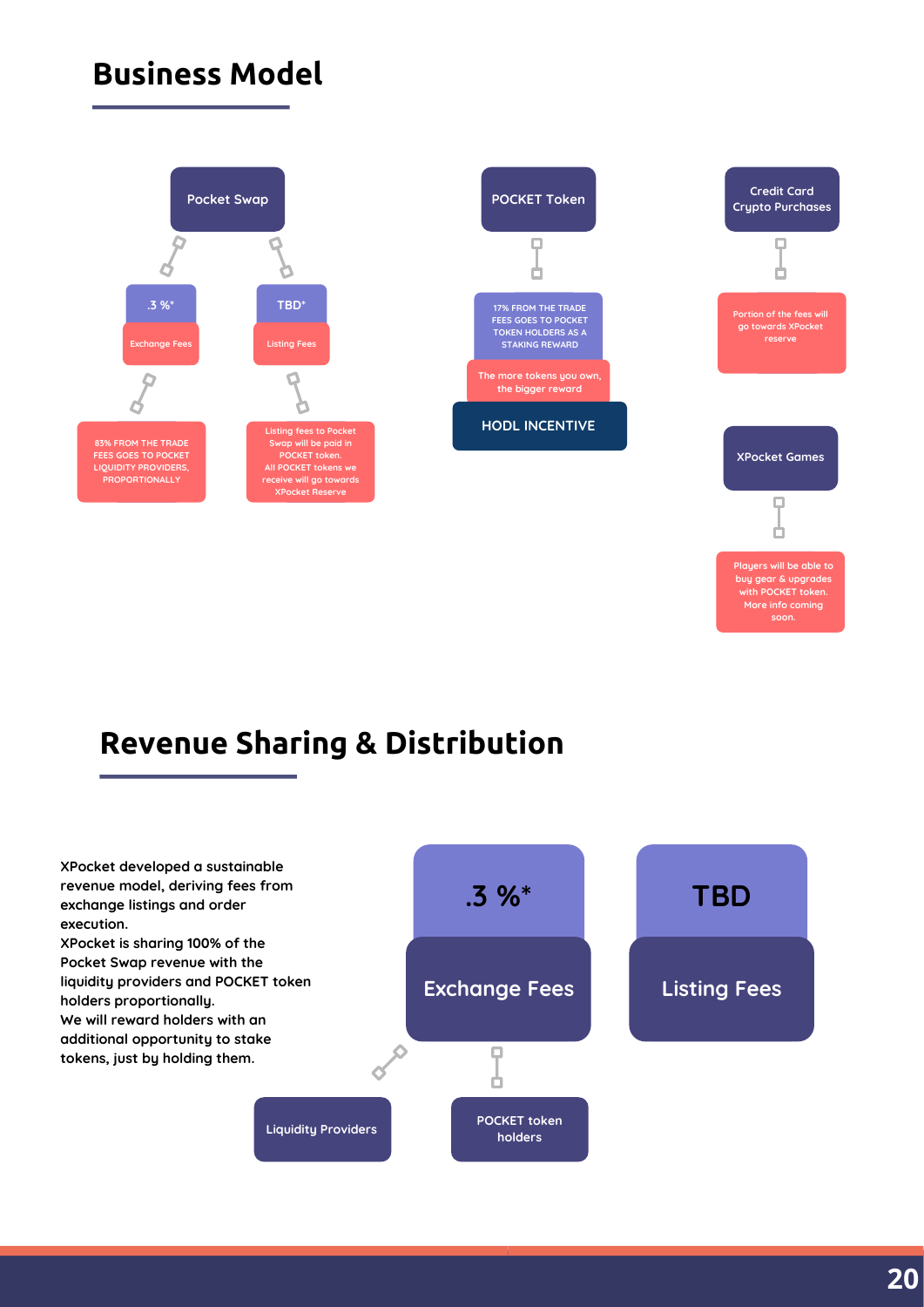Symbol: POCKET Type: ERC-20, OKC Total Supply: 50,000,000 (25M on ETH, 25M on OKC) Contract address ETH: 0xCAD0Bf739B157D7816A26B8c36d1Aa8030208bAf

The complete XPocket ecosystem is powered by the Ethereum based token called POCKET token.

### **POCKET Token Distribution**



\*We can not guarantee that exactly 10% of POCKET will be locked immediately on Pocket or UniSwap.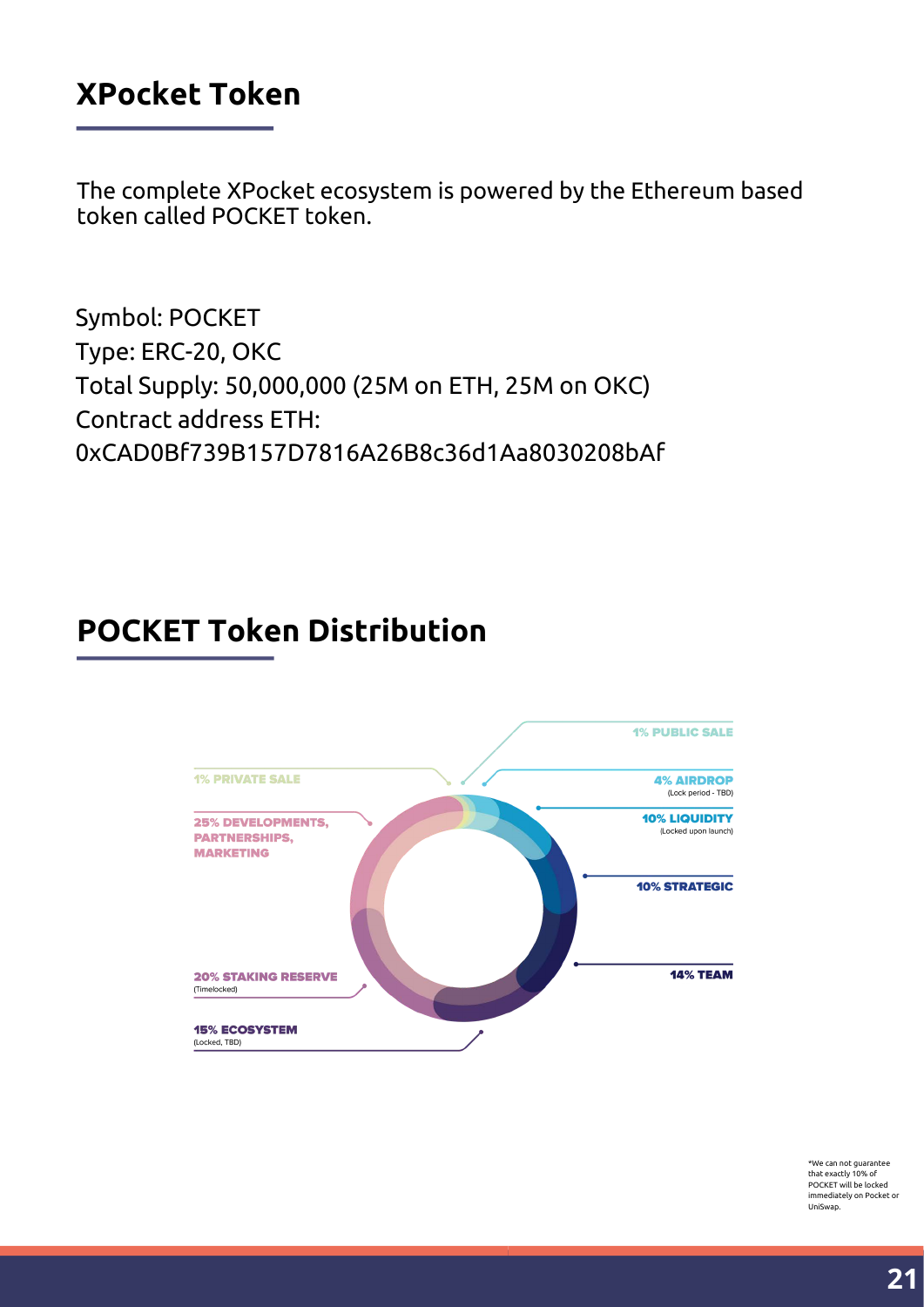### **POCKET Token Distribution & Token Vesting**

| <b>Type</b>             | % of supply | Locked     | <b>Release rate</b>                                                           | <b>Duration</b>  |
|-------------------------|-------------|------------|-------------------------------------------------------------------------------|------------------|
| <b>Private Sale</b>     | $~1\%$      | <b>No</b>  |                                                                               |                  |
| <b>Public Sale</b>      | 1%          | <b>No</b>  |                                                                               |                  |
| Airdrop                 | 4%          | <b>Yes</b> | 50% after first 6<br>months, 50%<br>after 12                                  | 12 Months        |
| <b>Strategic</b>        | 10%         | <b>Yes</b> | <b>Strategic A: 10% PM</b><br>Strategic B: 11.11% PM<br>Strategic C: 12.5% PM | 10, 9 & 8 Months |
| Liquidity               | 10%         | <b>Yes</b> | 100%                                                                          | 12 Months        |
| <b>Team</b>             | 14%         | <b>Yes</b> | Yearly unlock of<br>20% on May 1st<br>2023-2027                               | 5 Years          |
| <b>Ecosystem Fund</b>   | 15%         | <b>Yes</b> | 33% every 4<br>months                                                         | 12 Months        |
| <b>Staking Reserves</b> | 20%         | <b>Yes</b> | 100%                                                                          | 8 Months         |
| Dev, Marketing, CEX     | 25%         | <b>Yes</b> | 33% unlock one<br>month after launch.<br>22% every 6 months                   | 18 Months        |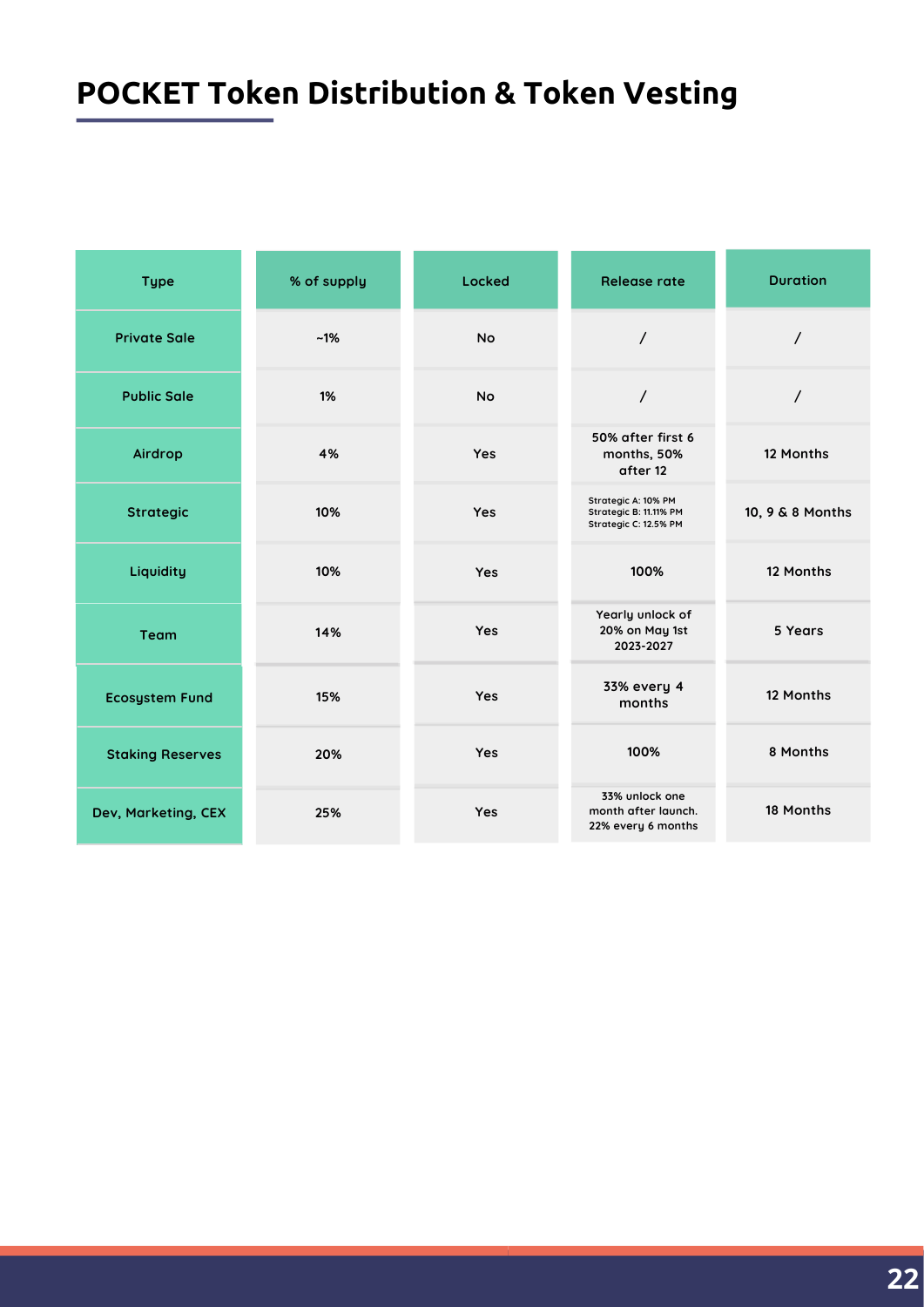### **POCKET Token Usecases**



**After each trade on Pocket Swap, 17% of the trade fee will be taken, and it will go towards POCKET token holders, proportionally. This use case acts as an additional staking reward. The amount of rewards depends on the amount of POCKET held by the investor.**



**Income from the trade fees Lower Fees**

- decided<br>decided<br>**Pay a fee with POCKET token and get upgrades in the game.**
	- **Pay a fee with POCKET token to disable ads.**
	- **Pay a fee with POCKET token to boost your earnings.**

**Hold X number of POCKET tokens to lower trade fees on Pocket Swap.**

**TBD**





#### **Listing fee in POCKET XPocket Mobile Games**

**Listing fee on Pocket Swap is paid in POCKET tokens, the exact amount still has to be**



**Potential Usecases:**

**Stake POCKET tokens and get rewarded in return for contributing to POCKET network.**

**Staking**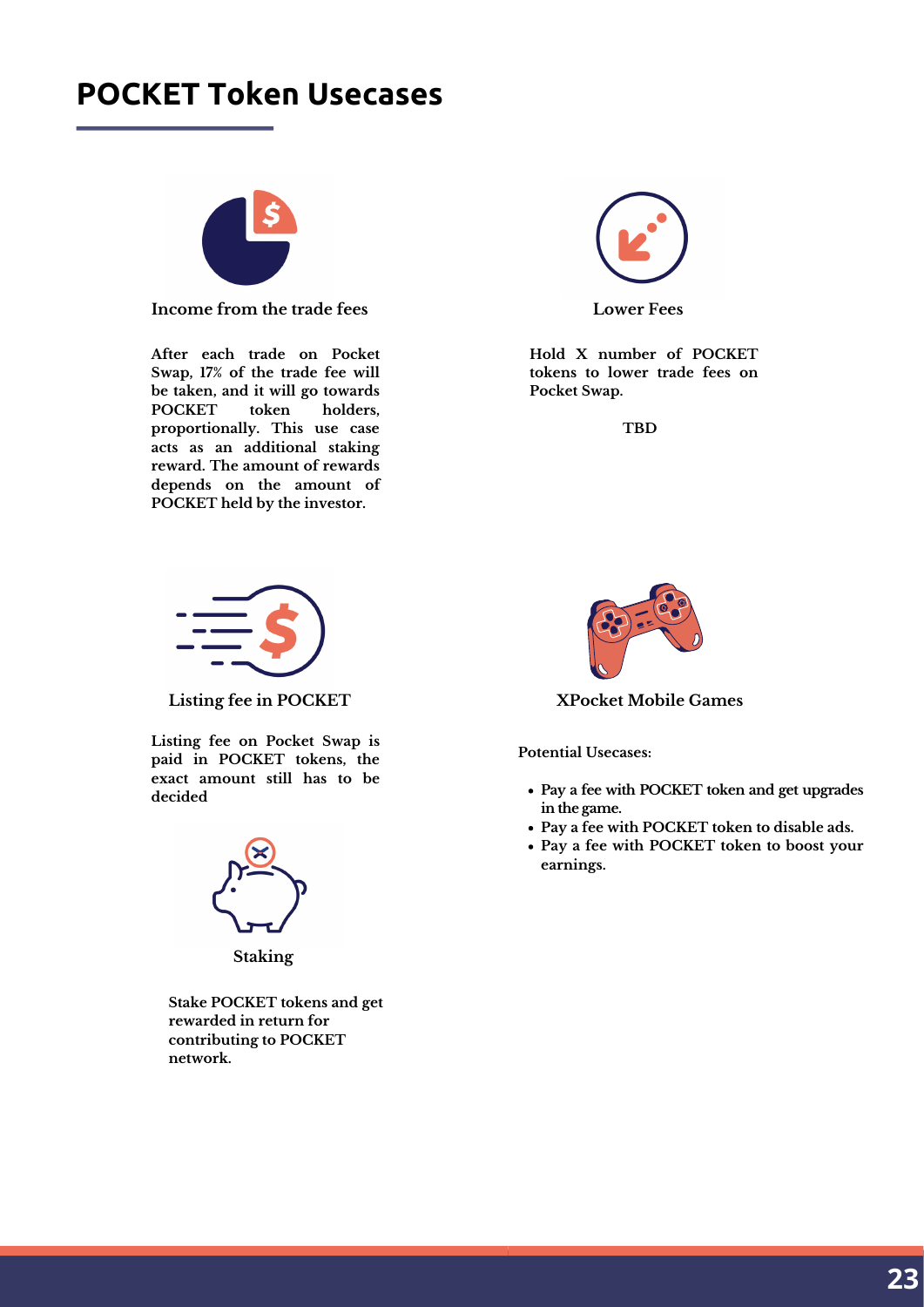### **Fundraising information**

**XPocket creates products and services that are available for the public to use. To access the XPocket network, users acquire POCKET tokens through the POCKET token offering, which is scheduled for early Q3 2021. XPocket is aiming to raise 3.5M USDT in order to support the development of the XPocket ecosystem and to provide market liquidity for the POCKET token. The desired amount will help the project to accomplish its planned milestones.**

**The minimum participation requires:**

**- 50,000 USDT in Strategic A & B phase and 500 USDT or \$500 in ETH in Public offering.**

**The offering rate is:**

- **(Strategic A) \$0.65 per 1 POCKET token**
- **(Strategic B) \$0.75 per 1 POCKET token**
- **(Public offering) \$0.85 per 1 POCKET token**

**Token Role: Network access, Store of value, Means of exchange, Utility**

**Token Supply: Fixed and max supply at 50 Million (50,000,000)**

**Tokens available in token offering: ~5 Million (5,000,000)**

**Market Cap:**

**Fully Diluted Market Cap: \$42,500,000**

#### **Symbol/Ticker: POCKET**

#### **Blockchain Network: Ethereum, ERC-20, OKC (OKExChain)**

**A public Offering will be held in early Q3 2022, it will last around 3-5 days. Strategic Offering will be held in Q2-Q3 2022. Offering Length - TBD.**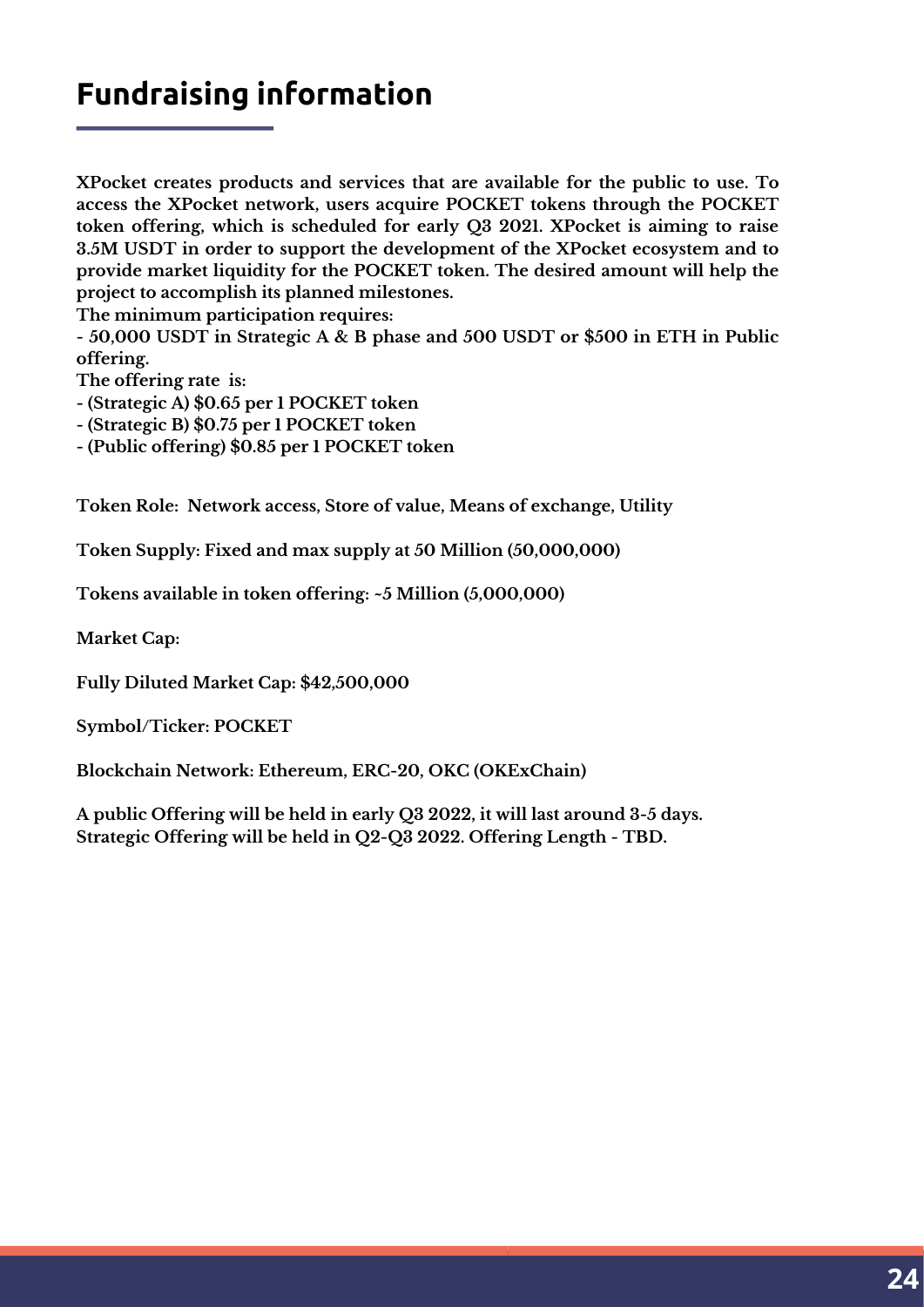**To build and grow our community, the company must raise funds to support the development of the XPocket ecosystem and to provide market liquidity for the POCKET token. XPocket is aiming to raise 3.5M USDT. Eleven percent of the total supply will be available for purchase during the token offering, Any potentially unsold tokens will be sent to Staking reserve. Around 40% of the funds raised from the token offering will be used for creating a Pocket Swap pool for liquidity. Such an act enables POCKET token holders to have liquidity immediately following the offering, Around 50% of the raised funds will be used by the company for continued development, marketing, partnerships, and further execution of the company's strategy. The remaining funds will be used for Operations, Administration, and Legal activities.**

**The funds raised from the token offering enables XPocket to grow and scale its product, to enable liquidity for the POCKET token, and to build a strong community of members to help further the XPocket ecosystem.**

### **Fundraising information**

#### **3.5M USDT HARD CAP DISTRIBUTION**

**Developments** Further Pocket Swap developments Ecosystem Developments Team expansion

**POCKET token liquidity** Uniswap & Pocket Swap Pool CEX Listing(s) Market Making

**Marketing** Brand Awareness PR & Advertising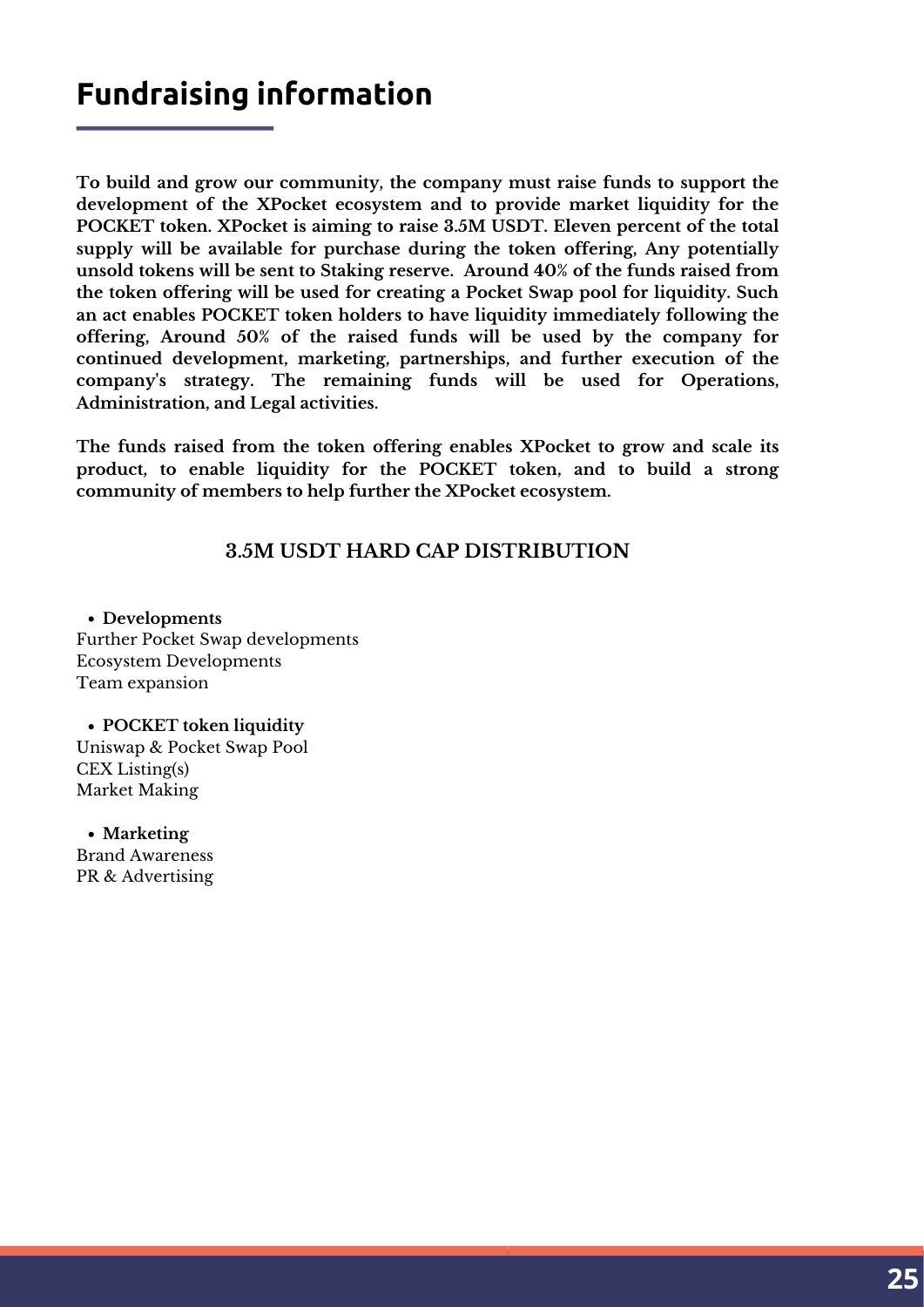It's almost impossible to accurately estimate the exact completion dates for all stages. The team may be ahead of schedule, or may be slightly behind - but the team will always try to meet the deadlines below.

### **Roadmap Q1 2021 - Q4 2022**

- Decentralized Wallet
- Pocket Swap (ETH, USDT, POCKET, OKT)
- Yield Farming

The first version of the app will contain the following features:

**Q2** 2022



**OKC chain integration Strategic Sale**

2022 **Q3&4 ICO (Launchpad\*) Exchange Listings PocketSwap Expansion (New Coins & Blockchains) Wallet App Release XPocket Mobile Games Integration of crypto purchases within the app**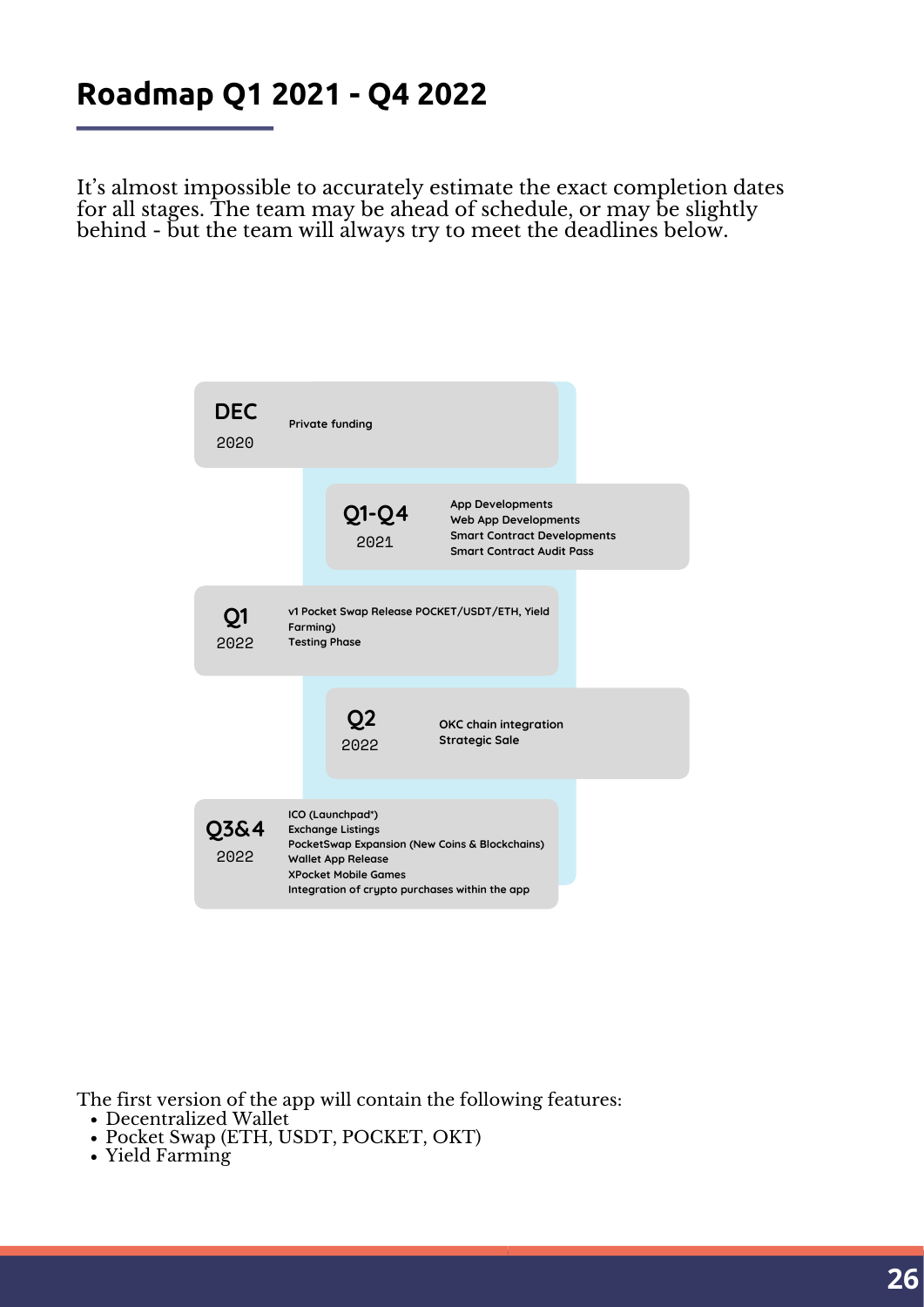We're based in Belgrade, Serbia. We have a great network of designers, developers, marketing professionals and community managers located around the globe. We are currently working with developers from Belarus, Ukraine, and India. We also have 3 in-house developers.



Web: xpocket.finance Email: info@xpocket.network Twitter: twitter.com/xpocketfinance Telegram: https://t.me/xpocketfinance Telegram announcements: t.me/xpocketann Reddit: https://www.reddit.com/r/XPocket/ BitcoinTalk: https://bitcointalk.org/index.php?topic=5292404.new#new LinkedIn: https://www.linkedin.com/company/xpocket Facebook: https://www.facebook.com/xpocketdefi Instagram: https://www.instagram.com/xpocket.finance/ Medium: https://medium.com/@xpocketdefi GitHub: https://github.com/xpocket

**Nemanja Sindjelic** Founder & CEO

**Vasilije Vucetic** Community Growth

**TBA**

SK Project Manager

**Graduated Marketing Manager 6 years of experience in Crypto Involved in many Crypto Startups EX Community Management Lead and Marketing Advisor @ Celsius**





Alexey Gabets Head of Business Development **Senior Developer**

**Graduated at the College of Applied Studies in Electric Engineering and Computer Science Community Management Lead @ Celsius**